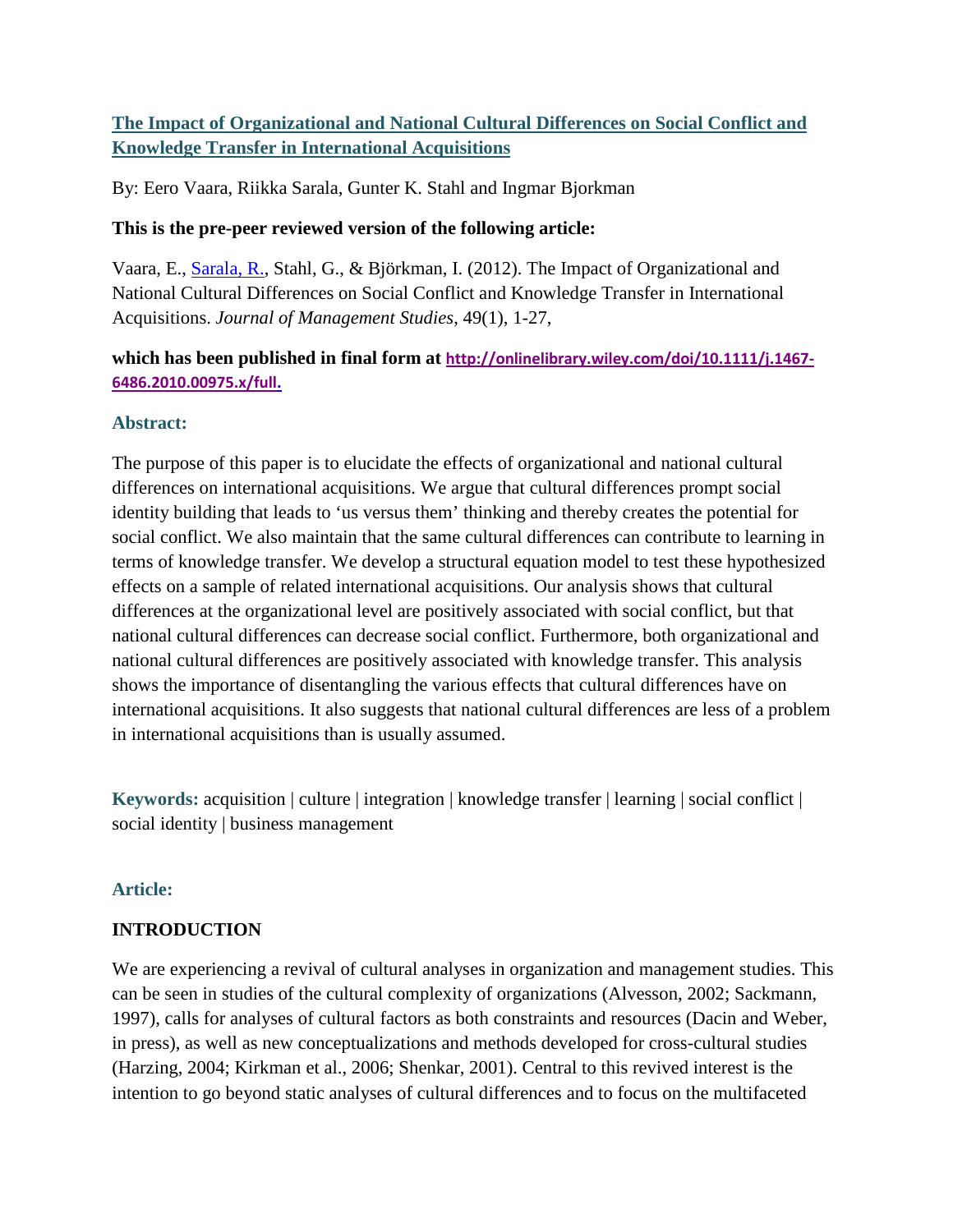nature of organizational cultures and the processes – such as identity-building and learning – through which cultural factors impact organizations.

Mergers and acquisitions are a case in point. A great deal of research has explored the impact of cultural differences on acquisition outcomes, but the results have remained ambiguous. Scholars have suggested that organizational (Buono and Bowditch, 1989; Chatterjee et al., 1992; Datta, 1991) and national (Olie, 1994; Weber et al., 1996) cultural differences contribute to poor postacquisition performance and have found supporting evidence for such effects. However, others have argued that cultural differences may also be a source of value creation in both domestic (Krishnan et al., 1997) and international acquisitions (Larsson and Risberg, 1998; Morosini et al., 1998). Following the example of others, we argue that these ambiguous findings are due to the complex relationship between organizational and national cultural differences and acquisition performance (Björkman et al., 2007; Larsson and Lubatkin, 2001; Teerikangas and Very, 2006; Very et al., 1997). Accordingly, it is crucial to explore how and why cultural differences create positive and negative effects (Reus and Lamont, 2009). Furthermore, it is important to distinguish specific effects that national and organizational cultural differences have on these outcomes (Stahl and Voigt, 2008).

Hence, the objective of this paper is to explain some of the ambiguous research findings by elucidating the effects that organizational and national cultural differences have on international acquisitions. Although there are other important aspects of post-acquisition integration that warrant attention, social conflict and knowledge transfer are particularly interesting outcome variables because they help us to better understand two sides of the coin in post-acquisition integration: the potential negative effects of social identity-building on the one hand and the positive effects of cultural learning on the other. Drawing on social identity theory (Ashforth and Mael, 1989; Cornelissen et al., 2007; Hogg and Terry, 2001), we argue that cultural differences easily invoke stereotyping and a confrontation of 'us versus them' (Buono and Bowditch, 1989; Vaara, 2003; Van Knippenberg and Van Leeuwen, 2001). This can lead to and be measured by the social conflict between the acquiring and acquired units (Jehn, 1997). Drawing from theories of learning (Fiol, 1994; Huber, 1991), we posit that cultural differences may also lead to positive learning effects (Krishnan et al., 1997; Lado and Wilson, 1994; Vermeulen and Barkema, 2001). Especially in international acquisitions of related business units, knowledge transfer is a key part of learning (Björkman et al., 2007; Bresman et al., 1999), which is why we will focus on interunit knowledge transfer in our analysis.

We argue that organizational and national cultural differences may have different effects on social conflict and knowledge transfer (Sirmon and Lane, 2004).[1] More specifically, we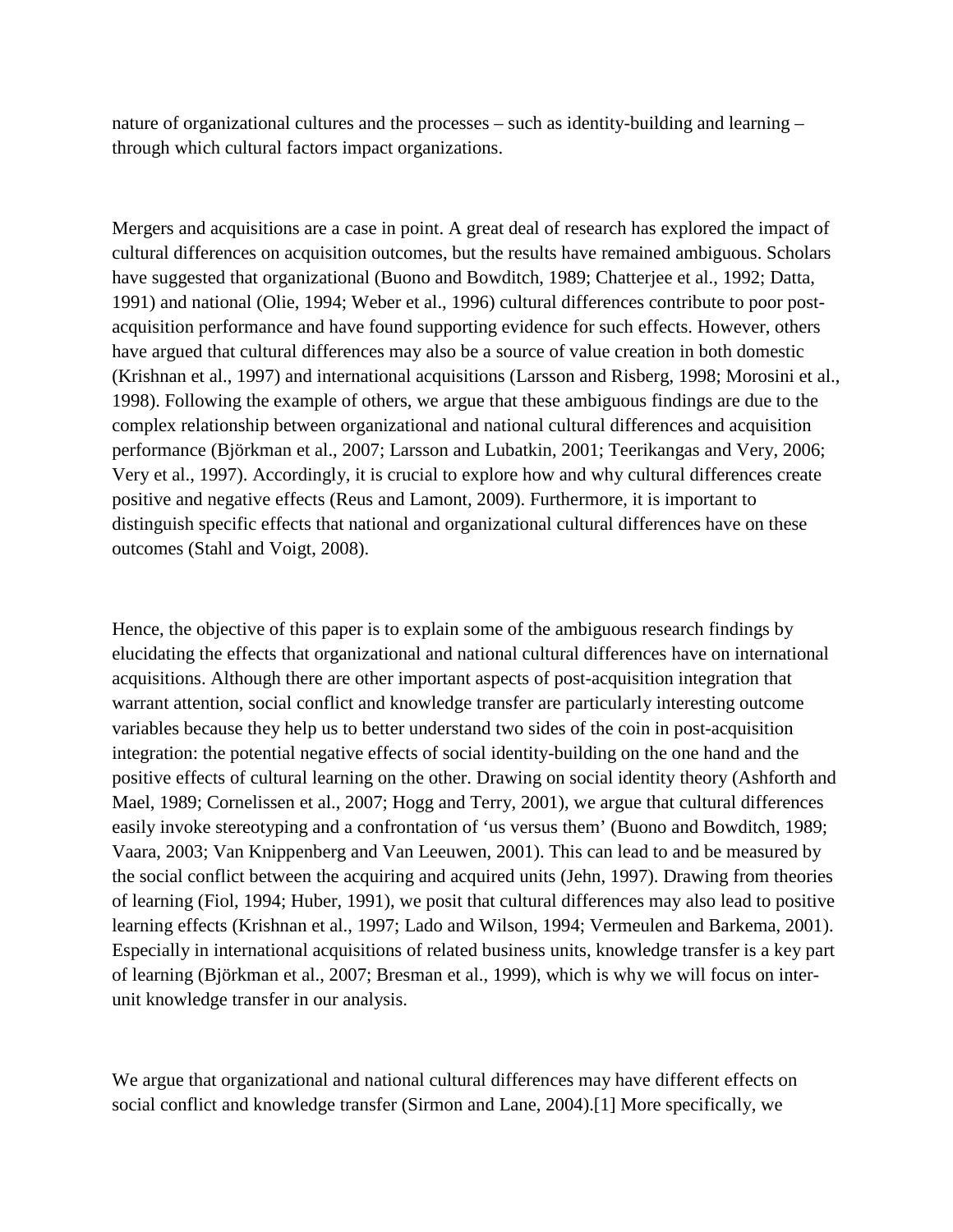maintain that because of their salience and central role in post-acquisition integration organizational cultural differences can lead to more severe inter-unit social conflict than national cultural differences. We also suggest that national cultural differences may be more strongly associated with knowledge transfer than organizational cultural differences. This is because significant organizational cultural differences can weaken the ability to identify, transfer and implement potentially useful knowledge (Sirmon and Lane, 2004). We also argue that managers' operational integration efforts increase social conflict and knowledge transfer. Finally, we maintain that the two outcomes are interrelated and hypothesize that social conflict has a negative impact on knowledge transfer.

The remainder of the paper is structured as follows. After an overview of the relevant literature, we develop our hypotheses and model. We proceed to test the model on a sample of international acquisitions carried out by Finnish corporations using data on national cultural differences from the GLOBE study (House et al., 2004) and perceptual measures of organizational cultural differences and post-acquisition integration outcomes. We conclude the paper with a discussion of the implications of the findings and suggestions for future research.

### **CULTURAL DIFFERENCES IN INTERNATIONAL ACQUISITIONS**

#### **A Review of Prior Research**

The association of cultural differences with acquisition performance has intrigued management scholars ever since the early 1980s when cultural analyses had become increasingly popular in management studies (Hofstede, 1980; Pettigrew, 1979). Much of the existing research has focused on the 'cultural distance' or 'fit' between the acquiring and the acquired organizations. These analyses rest on the idea that the pre-acquisition cultural differences form a critical determinant of the subsequent integration process (Cartwright and Cooper, 1992, 1993; David and Singh, 1994; Morosini and Singh, 1994). Most of these studies have considered cultural differences to be the cause of poor acquisition performance and found such a relationship to exist (Chatterjee et al., 1992; Datta, 1991; Weber, 1996). In international settings, some scholars have found that acquisitions from culturally closer nations lead to better outcomes than those from more distant cultures (Datta and Puia, 1995; Krug and Hegarty, 1997; Weber et al., 1996). However, it has also been suggested that cultural differences can be a source of capability development and value creation (Krishnan et al., 1997; Morosini et al., 1998) – a theme that we will come back to.

Such studies of cultural 'cultural distance' or 'fit' have also been criticized. Only a few studies have included both national and organizational cultural factors in the same analysis and have thus been able to examine their interplay in post-acquisition integration (Larsson and Risberg,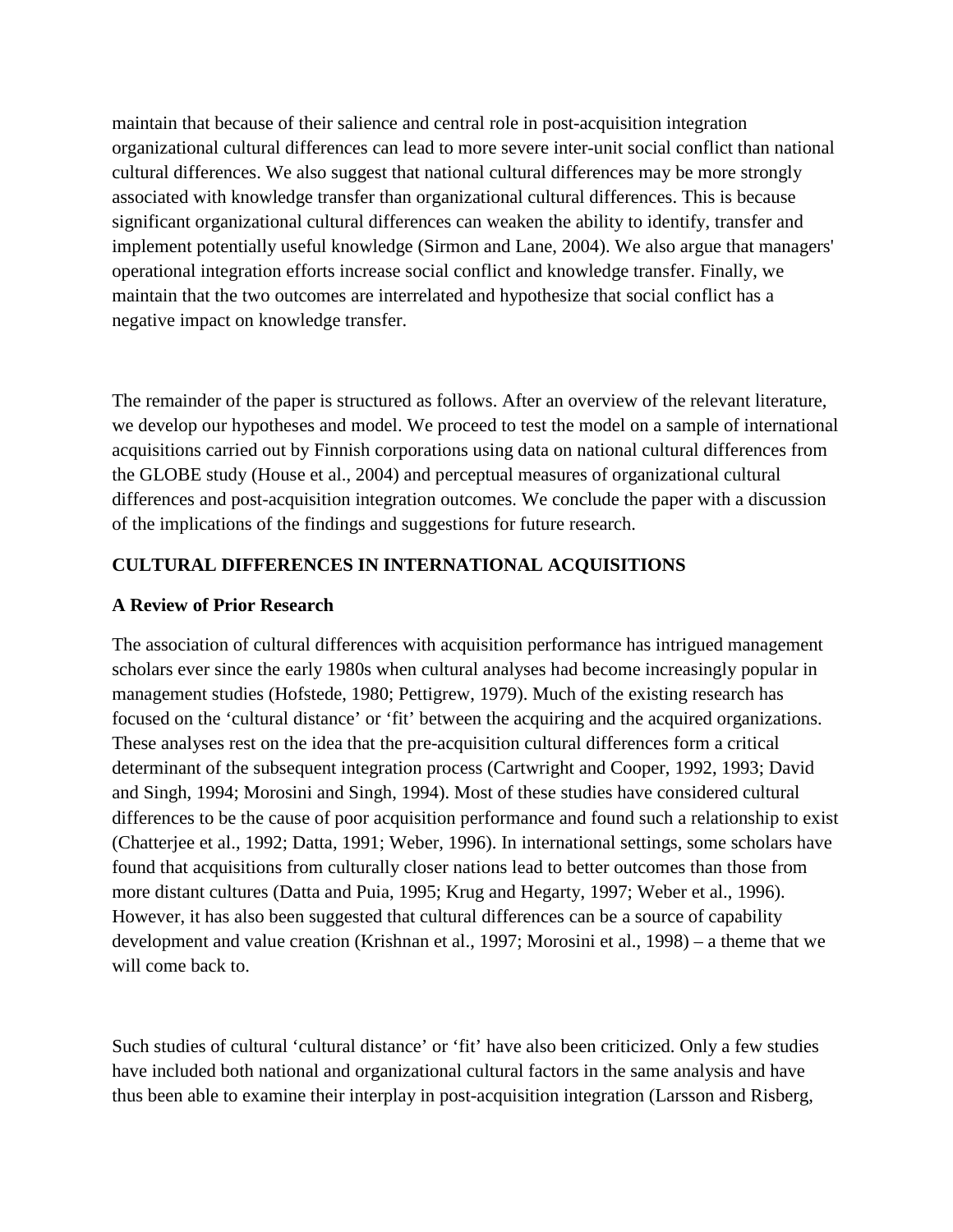1998; Stahl and Voigt, 2008; Very et al., 1997; Weber et al., 1996). Moreover, the use of 'national cultural distance' measures has been criticized in research on international business (Harzing, 2004; Kirkman et al., 2006; Shenkar, 2001), and alternative measures proposed (House et al., 2004).

Others have focused on acculturation processes (Elsass and Veiga, 1994; Larsson and Lubatkin, 2001; Mirvis and Sales, 1990; Nahavandi and Malekzadeh, 1988). The key idea has been to study how the congruence between the preferred modes of acculturation of the acquiring and acquired firms affects the integration period (Nahavandi and Malekzadeh, 1988). Very et al. (1997) constructed a 'cultural compatibility' measure that explains respondents' perceptions of cultural compatibility and subsequent behaviour in post-acquisition integration. Interestingly, Veiga et al. (2000) found that post-merger performance was highest in cases where pre-merger cultural incompatibility turned into post-merger cultural compatibility after the merger – and lowest in cases where cultural compatibility turned into incompatibility.

Still other researchers have focused on the 'constructed' nature of cultural differences (Gertsen et al., 1998; Kleppestø, 2005; Phillips and Maguire, 2008; Riad, 2005). From this perspective, the point is not to examine 'real' cultural differences but rather to focus on subjective interpretations and how they are linked with identity-building (Gertsen et al., 1998; Kleppestø, 2005; Riad and Vaara, 2011). Recent analyses have indeed illustrated how post-acquisition integration involves national cultural stereotypes (Vaara et al., 2003) and nationalism (Vaara et al., 2005) that tend to lead to conflict.

While these studies have greatly increased our knowledge of the role of cultural factors in postacquisition integration, there remains considerable ambiguity concerning their effects on postacquisition outcomes. For example, Stahl and Voigt (2008) performed a meta-analysis of previous research that confirmed that cultural differences affected socio-cultural integration, synergy realization, and shareholder value in different ways. However, they concluded that more studies are needed to study how cultural differences affect integration. In their review, Teerikangas and Very (2006) argued that the complexity surrounding the effects of cultural differences stems from several sources: the concept of cultural differences, the dynamics of the integration process, and methodological concerns. They suggested that the multilevel character of cultures and the integration efforts of managers should be given more attention. Consequently, there is a need to specify the distinctive, possibly contradictory effects that national and organizational cultural differences may have on different aspects of the post-acquisition integration process. As a step in this direction, we set out to examine the effects of cultural differences on social conflict and knowledge transfer in related international acquisitions.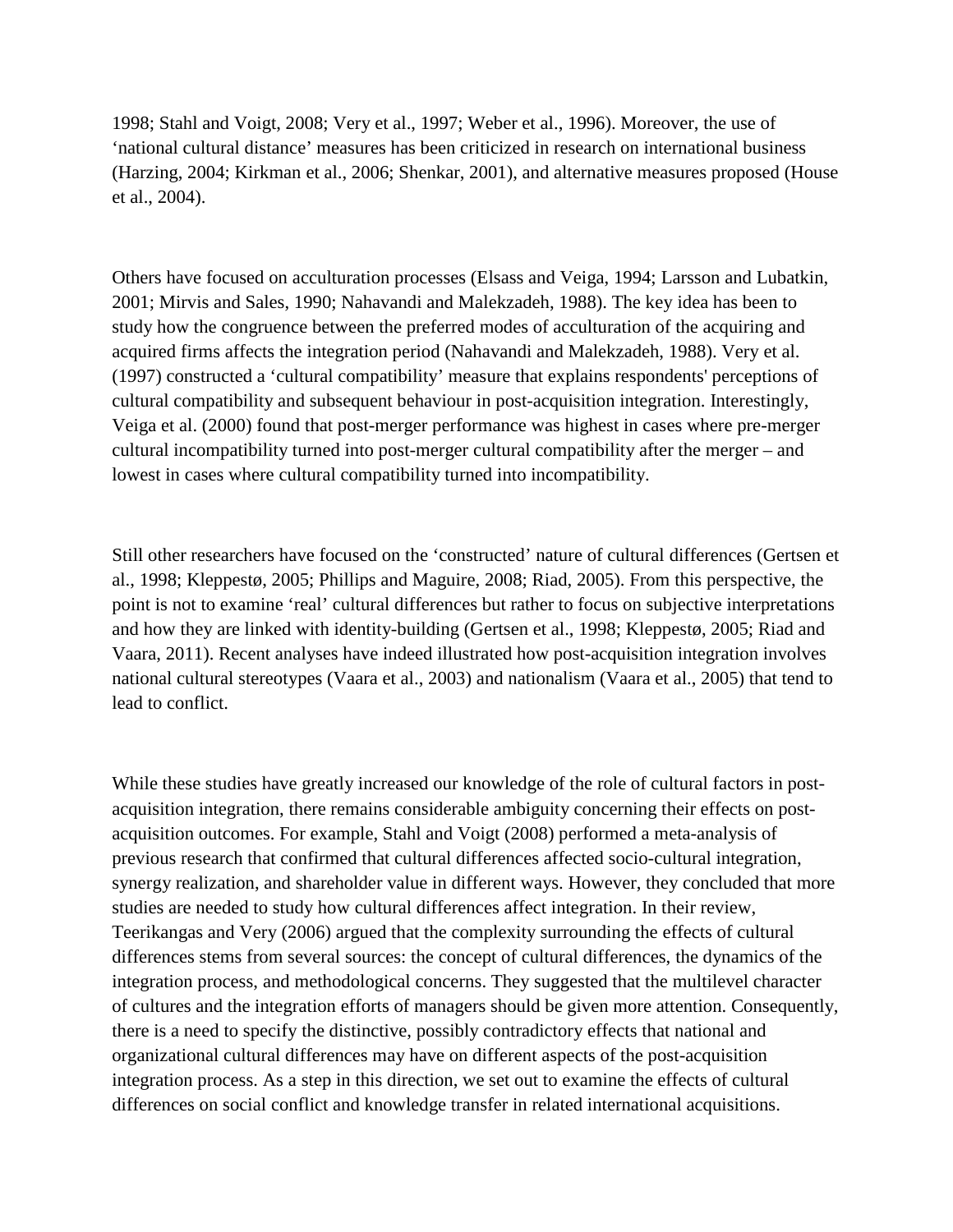#### **Organizational and National Cultural Differences as Antecedents of Social Conflict**

Organizational and national cultural differences impact identity-building in mergers and acquisitions (Phillips and Maguire, 2008; Terry, 2001; Vaara, 2003; Van Knippenberg and Van Leeuwen, 2001). We argue that a close analysis of this process is key to understanding the widely reported negative effects of cultural differences (Buono and Bowditch, 1989; Greenwood et al., 1994; Sales and Mirvis, 1984). Identity-building revolves around different social categories that may be activated during processes of organizational change (Ashforth and Mael, 1989; Cornelissen et al., 2007; Hogg and Terry, 2001). In the case of international acquisitions, the most central categories are organizational and national identities that become salient precisely when previously separate organizations are combined – a process that can be described as 'double acculturation' (Malekzadeh and Nahavandi, 1998).

Essential in this identity-building process is that people tend to associate similarity concerning beliefs and values with attractiveness and trustworthiness (Terry, 2001; Van Knippenberg and Van Leeuwen, 2001). This association often results in the development of in-group versus outgroup biases that are likely to be amplified in conditions of uncertainty and ambiguity about the future (Terry, 2001; Van Knippenberg and Van Leeuwen, 2001). As a result, people in merging organizations often have a tendency not to understand and even distrust the people on the other side (Vaara, 2003).

As post-acquisition decision-making often deals with issues of fundamental importance for the actors involved, divisions tend to strengthen and lead to confrontation between the people representing the two organizational sides (Cartwright and Cooper, 1992, 1993; Olie, 1994; Vaara et al., 2005). If unaddressed, mutually reinforcing distrust can grow in intensity between the members of the acquired and target firm until relationships are irreparably damaged and social integration fails (Stahl and Sitkin, 2005). Consequently, we argue that significant cultural differences are likely to be associated with social conflict, that is inter-group tensions ranging from different opinions to mistrust and open confrontation (Jehn, 1997):

Hypothesis 1a: Differences in organizational and national culture between the acquiring and the acquired firms are positively associated with social conflict.

However, it is important to differentiate between organizational and national cultural differences, and we thus posit that their relationships with inter-unit social conflict will tend to differ. More specifically, we argue that organizational membership is a particularly salient social category in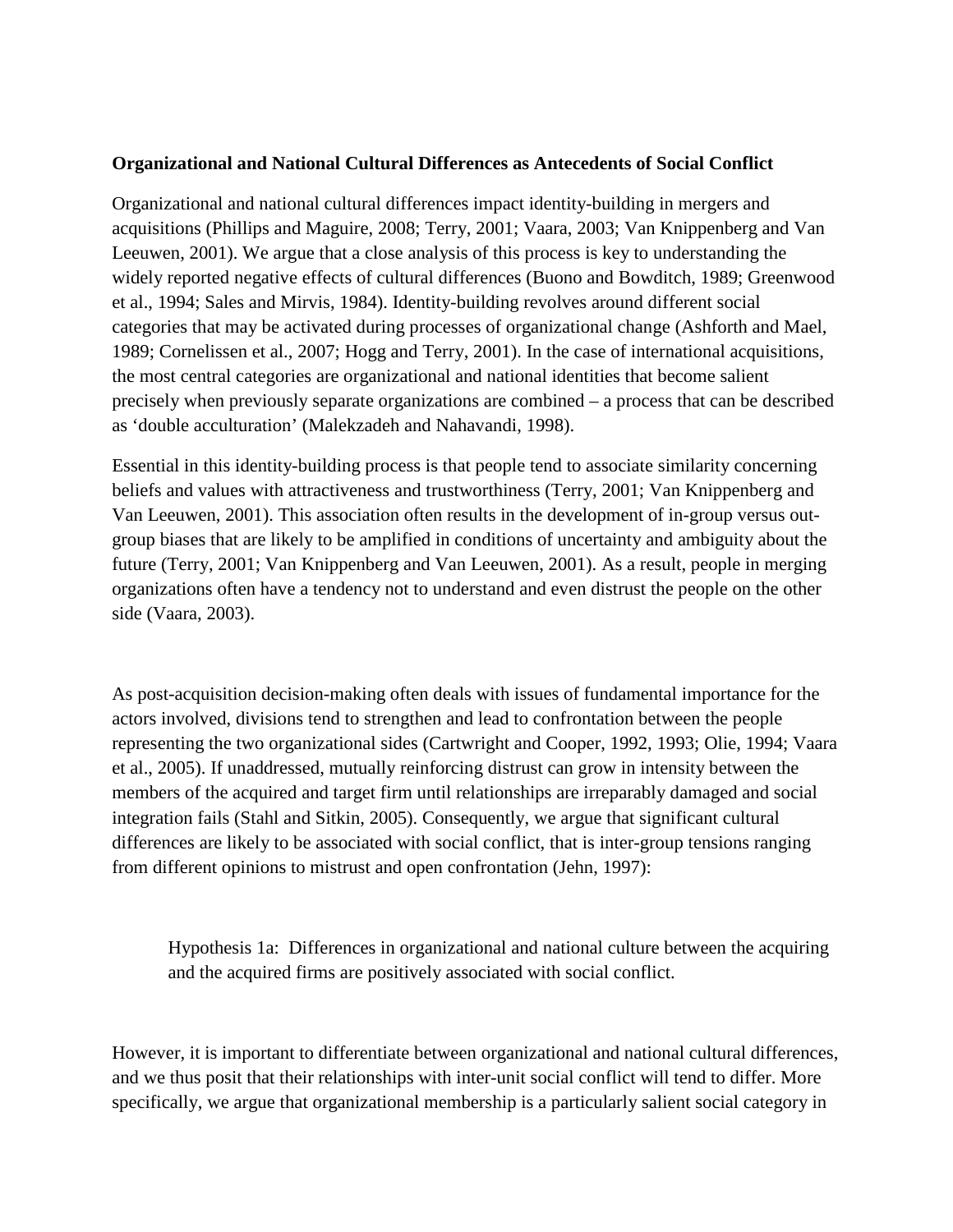acquisitions where previously separate organizations are combined (Terry, 2001; Van Knippenberg and Van Leeuwen, 2001). As explained above, a key in this identification is that perceived differences tend to be associated with in-group versus out-group biases. Consequently, organizational cultural differences are likely to be strongly associated with organizational conflict. National cultural differences may play an important role in international acquisitions, but they are likely to be less central when compared with organizational cultural differences. Thus, their association with social conflict is likely to be weaker.

Previous empirical findings support this argument. Weber et al. (1996) found that in domestic acquisitions, differences in organizational culture were negatively associated with employee commitment, attitudes towards the merger, and the level of cooperation between employees of the firms that are combined, whereas in cross-border acquisitions national cultural differences were positively associated with attitudinal and behavioural outcomes. Very et al. (1997) found that cross-border acquisitions were not associated with higher levels of cultural difficulties, performance problems, and autonomy removal than domestic acquisitions. A case survey of acquisitions conducted by Larsson and Risberg (1998) reported a higher number of cultural clashes and a lower degree of acculturation in domestic than in international acquisitions. Further, the meta-analysis of Stahl and Voigt (2008) revealed that organizational cultural differences were more negatively related with socio-cultural integration outcomes than national cultural differences. This leads us to the following hypothesis:

Hypothesis 1b: Differences in national culture between the acquiring and the acquired firms are less positively associated with social conflict than are differences in organizational culture.

#### **Organizational and National Cultural Differences as Antecedents of Knowledge Transfer**

Cultural differences can also lead to learning due to diversity and increased knowledge base (Fiol, 1994; Huber, 1991; Vermeulen and Barkema, 2001). This is especially the case for related international acquisitions where differences in beliefs, values and practices are likely to foster learning and innovation (Barkema and Vermeulen, 1998; Krishnan et al., 1997; Vermeulen and Barkema, 2001). One of the most central sources of learning in related acquisitions is knowledge transfer (Bresman et al., 1999; Haspeslagh and Jemison, 1991). In this paper, we conceptualize knowledge transfer as the beneficial use of knowledge, capabilities, or skills originally residing in one organization or unit in the other organization (Bresman et al., 1999; Zander, 1991). Our conception is thus broad; knowledge transfer may include activities ranging from specific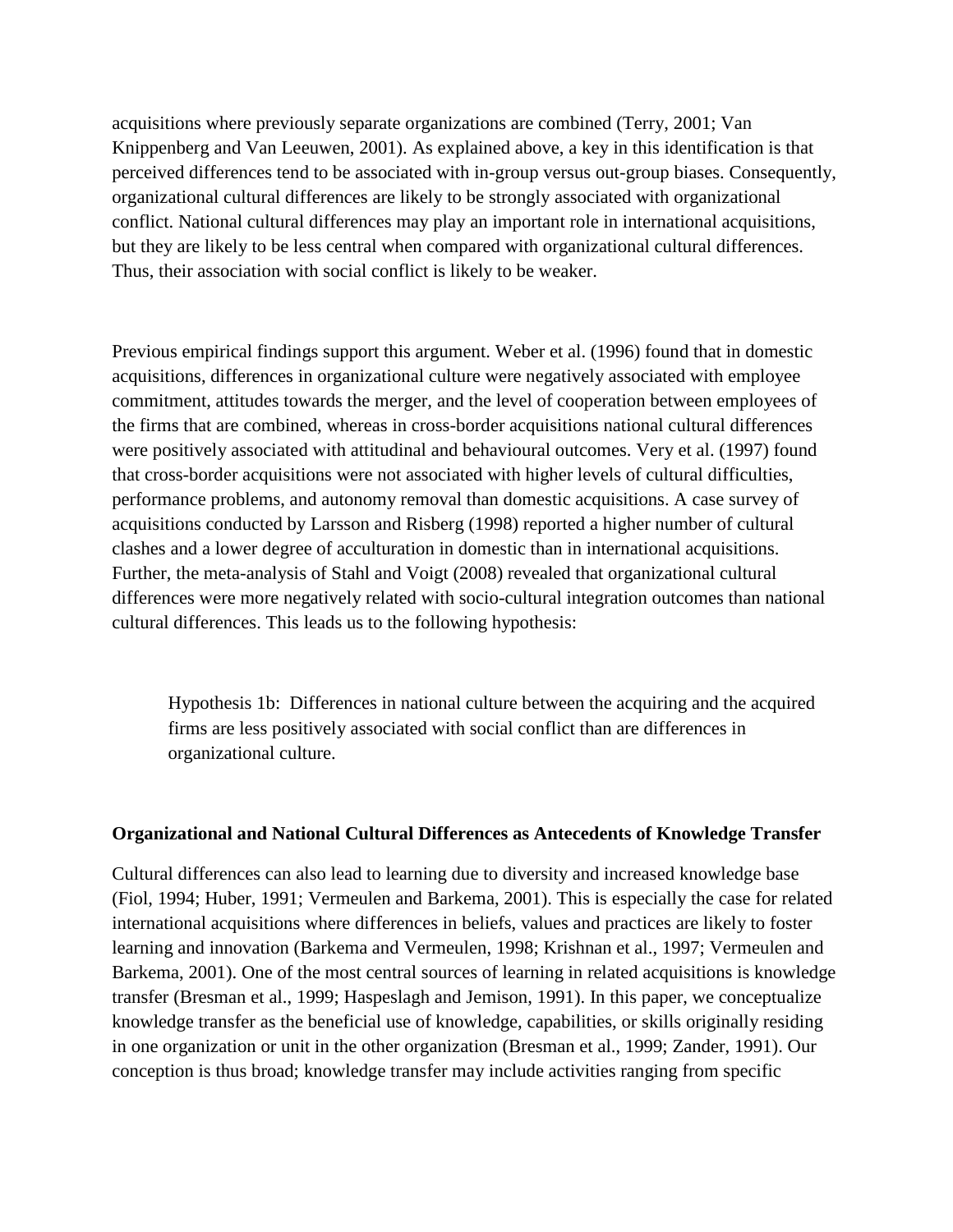resource deployment to the joint development of new capabilities and understanding (Bresman et al., 1999; Haspeslagh and Jemison, 1991).

We argue that different beliefs, values, and practices are related to the different forms of knowledge that may be useful for the other party. International acquisitions provide access to a potentially valuable repository of knowledge and capabilities embedded in the local environment of the merging organizations (Ghoshal, 1987). According to Morosini et al. (1998), acquisitions in culturally distant countries are more valuable because a greater cultural distance makes it more likely that the target firm will have capabilities that are significantly different from the acquirer's own set; thus, ceteris paribus complementarities are more likely to exist. Larsson and Finkelstein (1999) also suggested that combination potential may be more complementary, and hence more valuable, in acquisitions that are culturally distant.

However, cultural differences may also create problems for transferring knowledge across units (Van Wijk et al., 2008). Knowledge transfer depends on the receiving unit's potential absorptive capacity (Lane and Lubatkin, 1998; Zahra and George, 2002) as has been demonstrated in the strong positive relationship found between absorptive capacity and knowledge transfer (Van Wijk et al., 2008). Following Minbaeva et al. (2003), we argue that the potential absorptive (and teaching) capacity consists of both motivation and ability on the part of the receiving organization to acquire and assimilate capabilities. Commonalities make it easier to identify, acquire and assimilate capabilities residing in the other unit (Cohen and Levinthal, 1990; Lane and Lubatkin, 1998) and also easier to 'teach' (Easterby-Smith et al., 2008) the receiving organization. In contrast, cultural differences can undermine the relevant absorptive and teaching capacities.

Nevertheless, we argue that the complementary potential will have a stronger impact on the propensity to transfer knowledge during the integration process than the possible increase in barriers to transferring knowledge. Hence, we hypothesize as follows:

Hypothesis 2a: Differences in organizational and national culture between the acquiring and the acquired firms are positively associated with knowledge transfer.

Although both organizational and national cultural differences will have a bearing on the success of the knowledge transfer, we argue that differences in organizational culture between the acquiring and the acquired firms are less positively associated with knowledge transfer than are differences in national culture. This is because substantial differences may also hamper the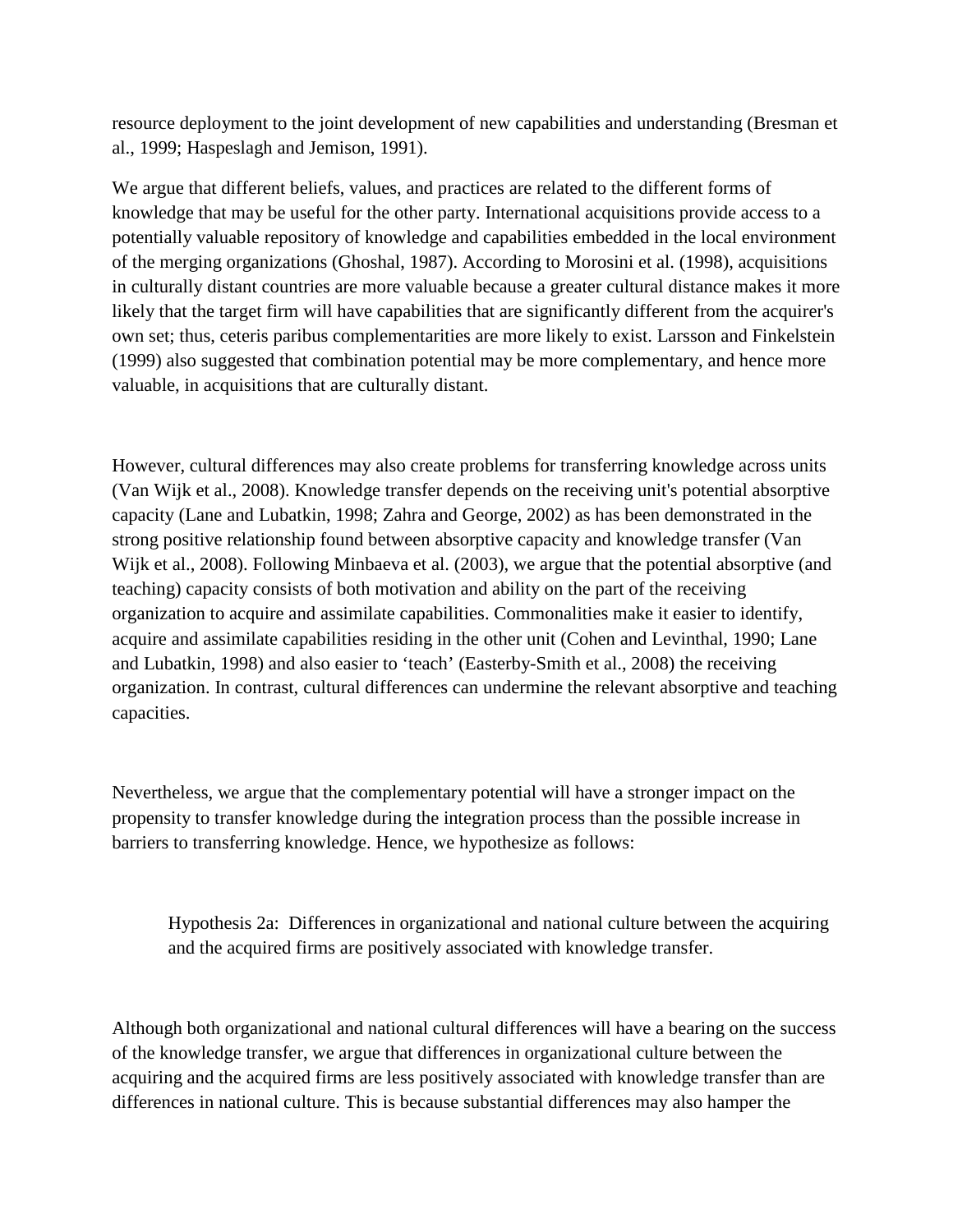identification, transfer, and implementation of potentially useful knowledge (Cohen and Levinthal, 1990; Lane and Lubatkin, 1998). The greater the organizational cultural differences, the more difficulties people in the receiving unit may have in evaluating the potential advantages stemming from the adoption of certain practices from the other organization. Furthermore, incompatibilities in the beliefs, values, and norms may turn out to be significant impediments to successful knowledge transfer.

This view finds support in Sirmon and Lane's (2004) analysis of international alliances. They proposed that the more central the cultural differences are to the value-creating activities of an alliance, the more disruptive those differences will be on these activities, including the transfer and application of complementary knowledge and the creation of new knowledge. They also suggested that organizational cultural differences may lead to decreased learning, satisfaction, and effectiveness of interactions, which are expected to inhibit the business processes used to share, combine, and leverage resources such as knowledge, relationships, and physical assets. This discussion leads us to hypothesize the following:

Hypothesis 2b: Differences in organizational culture between the acquiring and the acquired firms are less positively associated with knowledge transfer than are differences in national culture.

### **The Role of Operational Integration**

To complement our understanding of the effects of national and organizational cultural differences, it is important to examine the impact of managers' actions on post-acquisition outcomes, i.e. the integration approach or strategy pursued (Birkinshaw et al., 2000; Haspeslagh and Jemison, 1991; Stahl and Voigt, 2008; Teerikangas and Very, 2006). We will here focus on the role of operational integration, i.e. the extent to which the acquirer standardizes work procedures and systems, and removes overlapping operations.

Operational integration may increase the negative effects of identity-building. First, the decisions and actions concerning standardization and integration of structures and processes can be interpreted as a threat to or a disregard of the culture and identity of the focal organization (Buono and Bowditch, 1989; Cartwright and Cooper, 1992, 1993; Larsson and Lubatkin, 2001). Second, a loss of autonomy is a key concern for the people in acquired organizations (Hambrick and Cannella, 1993; Haspeslagh and Jemison, 1991; Lubatkin et al., 1999). Since acquisitions that require high levels of operational integration tend to result in significant organizational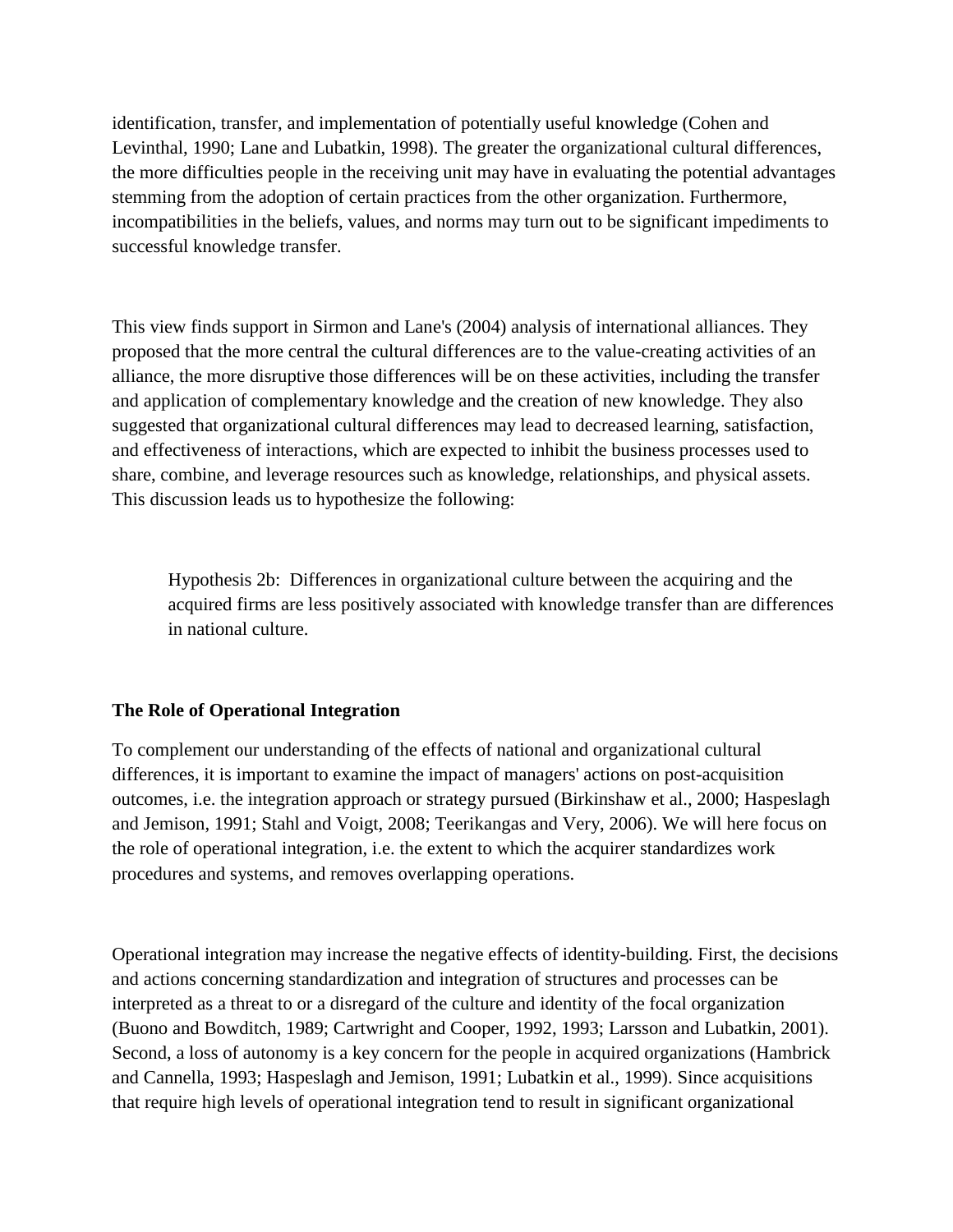changes and autonomy removal (Datta, 1991; Larsson and Finkelstein, 1999; Schweiger, 2002), the potential for inter-organizational conflict is high. In the worst cases, changes resulting in autonomy removal lead to high levels of employee resistance (Larsson and Finkelstein, 1999) and management turnover (Hambrick and Cannella, 1993; Lubatkin et al., 1999) – a situation that Datta and Grant (1990) have termed the 'conquering army syndrome'. While in some takeover situations autonomy removal may not be a key factor and people in the acquired organization may even favour a 'hands-on' integration approach by the acquirer, in most situations a tight post-acquisition operational integration approach is likely to be associated with social conflict. This suggests the following hypothesis:

Hypothesis 3: The level of operational integration is positively associated with social conflict.

We expect learning resulting in knowledge transfer to increase with the level of operational integration. During the process of operational integration, there will be extensive opportunities for people from the two organizations to interact and learn from knowledge residing in the two units (Ranft and Lord, 2002; Slangen, 2006). Furthermore, the more the two units develop standardized procedures and practices, the easier it will be for the receiving unit to see the value and acquire the knowledge residing in the other organization, assimilate it into its own unit, and transform and exploit it in its operations (Gupta and Govindarajan, 2000; Zollo and Singh, 2004). Thus, we propose that operational integration affects post-acquisition knowledge transfer through the receiving unit's potential absorptive capacity (Lane and Lubatkin, 1998; Zahra and George, 2002). Additionally, operational integration may facilitate the transfer and assimilation of more tacit knowledge, as processes and practices will have to be articulated and possibly also codified (Björkman et al., 2007; Zollo and Winter, 2002).

It should be noted that integration efforts can be made with objectives other than knowledge transfer in mind. For example, integration may be pursued to consolidate value chains or to create economies of scale. However, even in these cases, the actual integration will often involve comparisons, redesigns, and learning linked with knowledge transfer (Vaara et al., 2003). This discussion leads us to hypothesize as follows:

Hypothesis 4: The level of operational integration is positively associated with postacquisition knowledge transfer.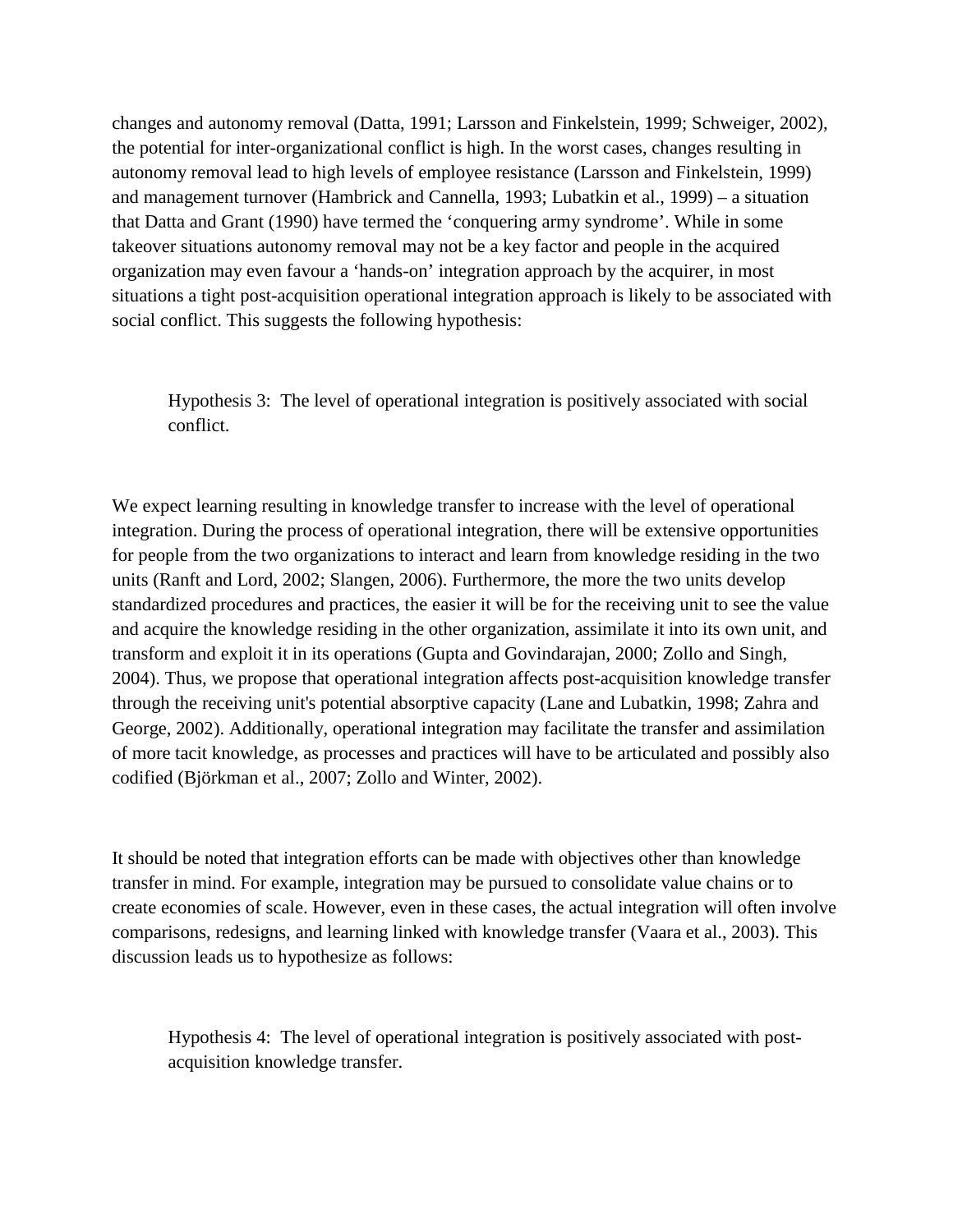### **The Impact of Social Conflict on Knowledge Transfer**

Up until now we have discussed social identification leading to social conflict and learning resulting in knowledge transfer as if the two were independent processes. However, knowledge transfer takes place only if individuals are prepared to share and exchange knowledge (Gupta and Govindarajan, 2000; Szulanski, 1996). A number of studies indicate that social factors are important predictors of resource sharing and transfer across units within multinational corporations (Schulz, 2003; Szulanski, 1996; Tsai and Ghoshal, 1998).

In the context of acquisitions, the importance of social integration for knowledge transfer is especially salient. On the one hand, knowledge transfer requires constant social interaction, which rests on social cohesion and trust (Bresman et al., 1999; Haspeslagh and Jemison, 1991). As Bresman et al. (1999, p. 442) noted in their study of knowledge transfer following international acquisitions, 'individuals will only participate willingly in knowledge exchange once they share a sense of identity or belonging with their colleagues'. On the other hand, mistrust, conflicting views, and organizational politics can be seen as major obstacles for such efforts (Empson, 2001; Vaara, 2003). For example, Empson (2001) illustrated how fears of exploitation (being used and losing one's own culture and identity) and contamination (being changed in ways that threaten one's culture and identity) impede successful post-acquisition knowledge transfer. Therefore, we hypothesize that social conflict will be negatively associated with knowledge transfer.

Hypothesis 5: Social conflict is negatively associated with post-acquisition knowledge transfer.

### **EMPIRICAL ANALYSIS**

#### **Sample and Procedures**

We examined a sample of foreign acquisitions conducted by Finnish firms. We conducted three cross-sectional mail surveys in 1997, 2001, and 2005, in each case 1–3 years after the acquisition had taken place in order to focus on the integration process (Haspeslagh and Jemison, 1991). On average, the survey was conducted 1.35 years after the time of the acquisition. The companies were chosen based on a database on acquisitions provided by the leading Finnish magazine Talouselämä, which is the most comprehensive source on Finnish acquisitions and has been used previously for similar research purposes (Lehto, 2006).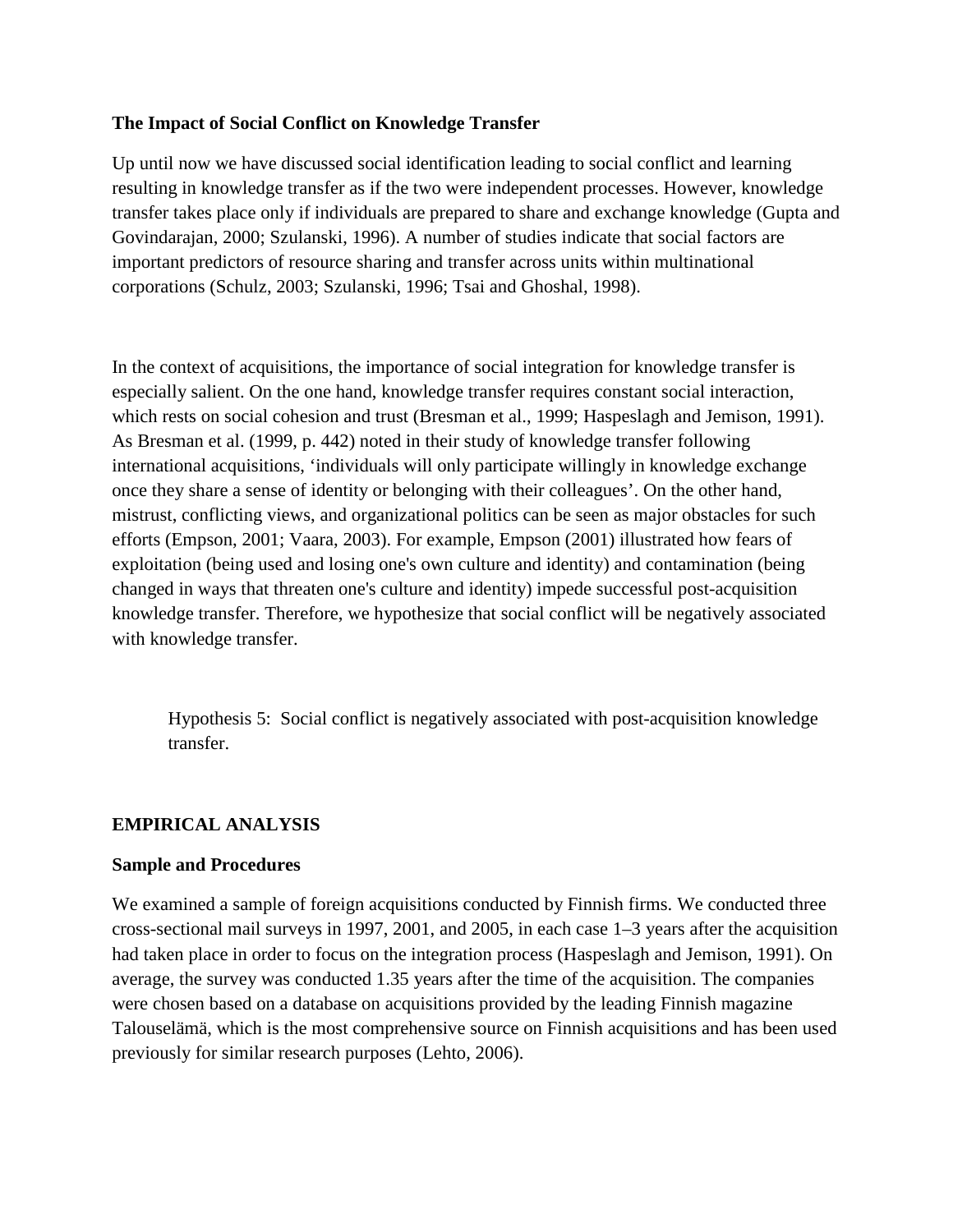We applied the following method in the pre-selection of the sample. The acquired company's sales were required to surpass FIM 20 million (EUR 3.4 million). The acquirer had to be a corporation based in Finland with a stock holding of more than 50 per cent in the target firm. Furthermore, the acquisition had to be of related type and lead to concrete integration efforts. We used the same data gathering process in each survey. After sending out cover letters, we contacted the CEO or another top executive by phone and asked him/her to name key decision makers (1–5 persons) from the acquiring and target companies. During the phone conversation, a member of the research team asked questions to determine the degree of integration in the acquisition so that financial or purely preservation acquisitions involving no real integration were excluded.[2] The respondents completed the questionnaire by mail or by a phone interview.

In line with response rates in previous studies (Datta, 1991; Morosini et al., 1998), we received answers from 25 per cent of the acquisitions originally identified in the Talouselämä database. Twenty-four per cent of the responses were from CEOs, 69 per cent were from other members of the top management team (including vice presidents, divisional managers, and CFOs), and the remaining 7 per cent were members of the board of directors.[3] Of the answers, 74 per cent were received from the acquirer and 26 per cent from the acquired firm.[4] Fifty-seven answers were received from acquisitions in Sweden and 35 in Germany. Between 10 and 20 answers each were collected from Switzerland, the USA, Estonia, Poland, Great Britain, and Norway. In addition, we received 5–9 answers each from France, Denmark, South Africa, and Canada. Between 2 and 4 answers each were obtained from Belgium, the Netherlands, Russia, Hungary, Lithuania, China, Austria, and Italy. Finally, we collected one answer each from acquisitions in Australia, Brazil, Columbia, South Korea, Latvia, and Romania. The final sample consisted of 220 answers after missing values were controlled for.

The answers came from a total number of 123 foreign acquisitions.[5] Sixty-two per cent of the cases contained single respondents and 38 per cent had multiple respondents. To test inter-rater reliability, we calculated intra-class coefficients for each acquisition with multiple respondents. The intra-class coefficients exceeded 0.75, suggesting a reasonably high level of agreement among multiple respondents (Lubatkin et al., 1998, 1999).

Typically, researchers have used the mean scores of multiple respondents to represent an acquisition or a top management team in an acquisition (Lubatkin et al., 1998, 1999; Weber, 1996; Weber et al., 1996). However, for the purposes of structural equation modelling, the use of mean scores for multiple response cases is problematic because it creates unequal variance between the cases that have a single respondent compared with those that have multiple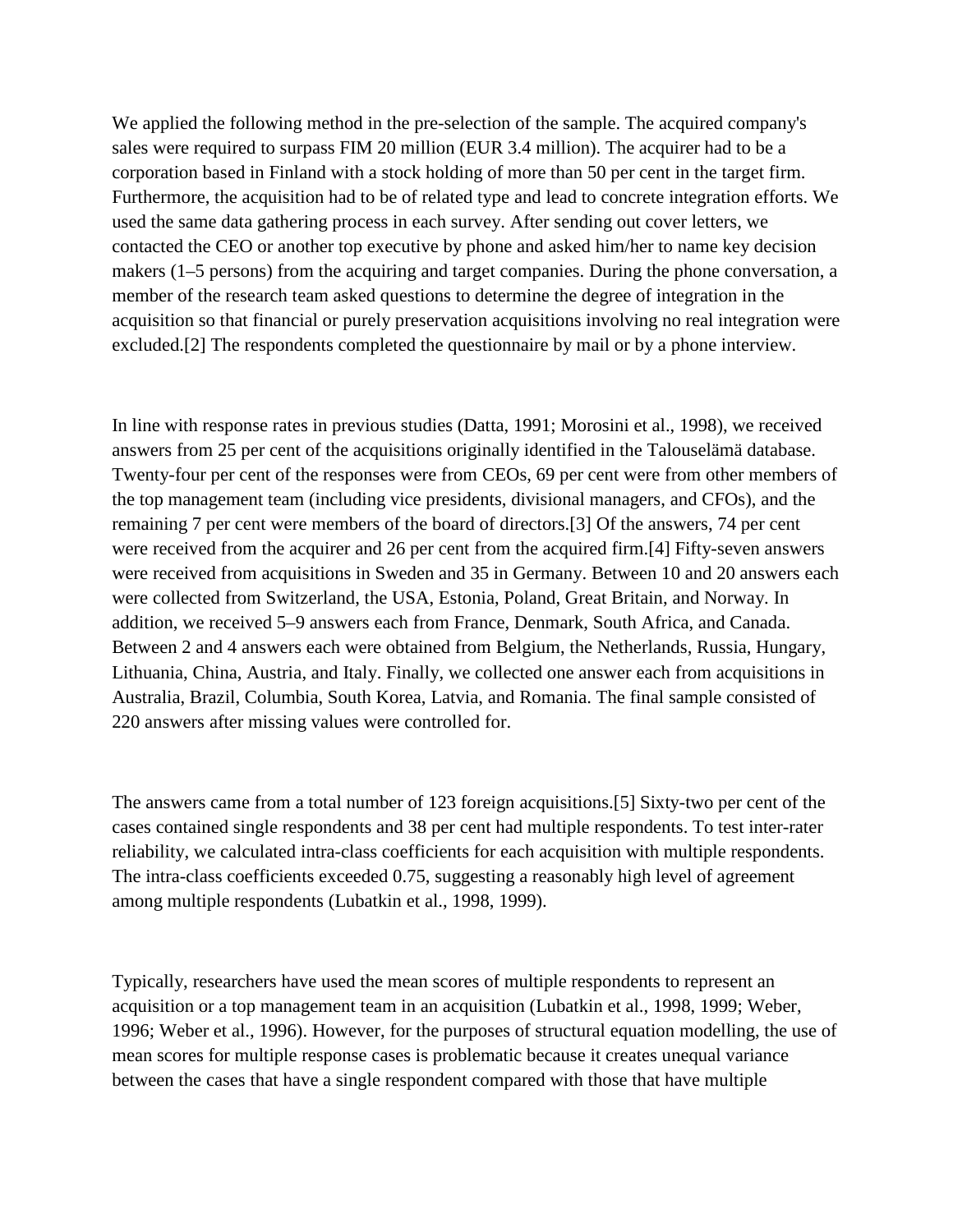respondents. Therefore, to fulfil the assumption of homoscedasticity we weighted each observation by a constant  $1/\sqrt{n}$ 

We used several methods to reduce and control for the possibility of common method bias. Based on pre-tests, we adjusted the questions to improve face validity and reduce item ambiguity. In addition, we scattered the questions used in this analysis and added unrelated questions to control for priming and consistency effects (Pfeffer and Salancik, 1977). Furthermore, the answers were confidential to decrease social desirability effect and pressure to present politically correct answers. Moreover, we conducted statistical analyses to test for possible common method effects. In Harman's single factor test, no single factor emerged, suggesting the absence of a serious common method bias (Podsakoff et al., 2003). In addition, the proposed structural equation model was compared with one that also included a global method factor (McKenzie et al., 1993). The results indicated a worse fit for the global method factor model, which suggested absence of a serious bias.

#### **Measures**

Table I reports the variable means, standard deviations, and correlation coefficients between the variables used. The survey questions are reported in the Appendix.

|  | Table I. Means, standard deviations, and correlations for the latent variables in the model |  |
|--|---------------------------------------------------------------------------------------------|--|
|  |                                                                                             |  |

| Variable                                         | Mean S.D. 1 |                |                  | $\overline{2}$ | 3           | $\boldsymbol{4}$ | 5 | 6 | 7 | 8 | 9 |
|--------------------------------------------------|-------------|----------------|------------------|----------------|-------------|------------------|---|---|---|---|---|
| 1. Knowledge transfer in<br>management & control | 4.62        | $1.51 \quad 1$ |                  |                |             |                  |   |   |   |   |   |
| 2. Knowledge transfer in sales<br>& marketing    | 4.19        |                | 1.54 $0.52***$ 1 |                |             |                  |   |   |   |   |   |
| 3. Knowledge transfer in<br>production           | 4.01        |                | $1.78$ 0.42***   | $0.42***$ 1    |             |                  |   |   |   |   |   |
| 4. Knowledge transfer in R&D                     | 4.18        |                | 1.64 $0.32***$   | $0.38***$      | $0.60***$ 1 |                  |   |   |   |   |   |
| 5. Knowledge transfer in<br>finance              | 4.58        |                | $1.74$ $0.57***$ | $0.41***$      | $0.36***$   | $0.42***$ 1      |   |   |   |   |   |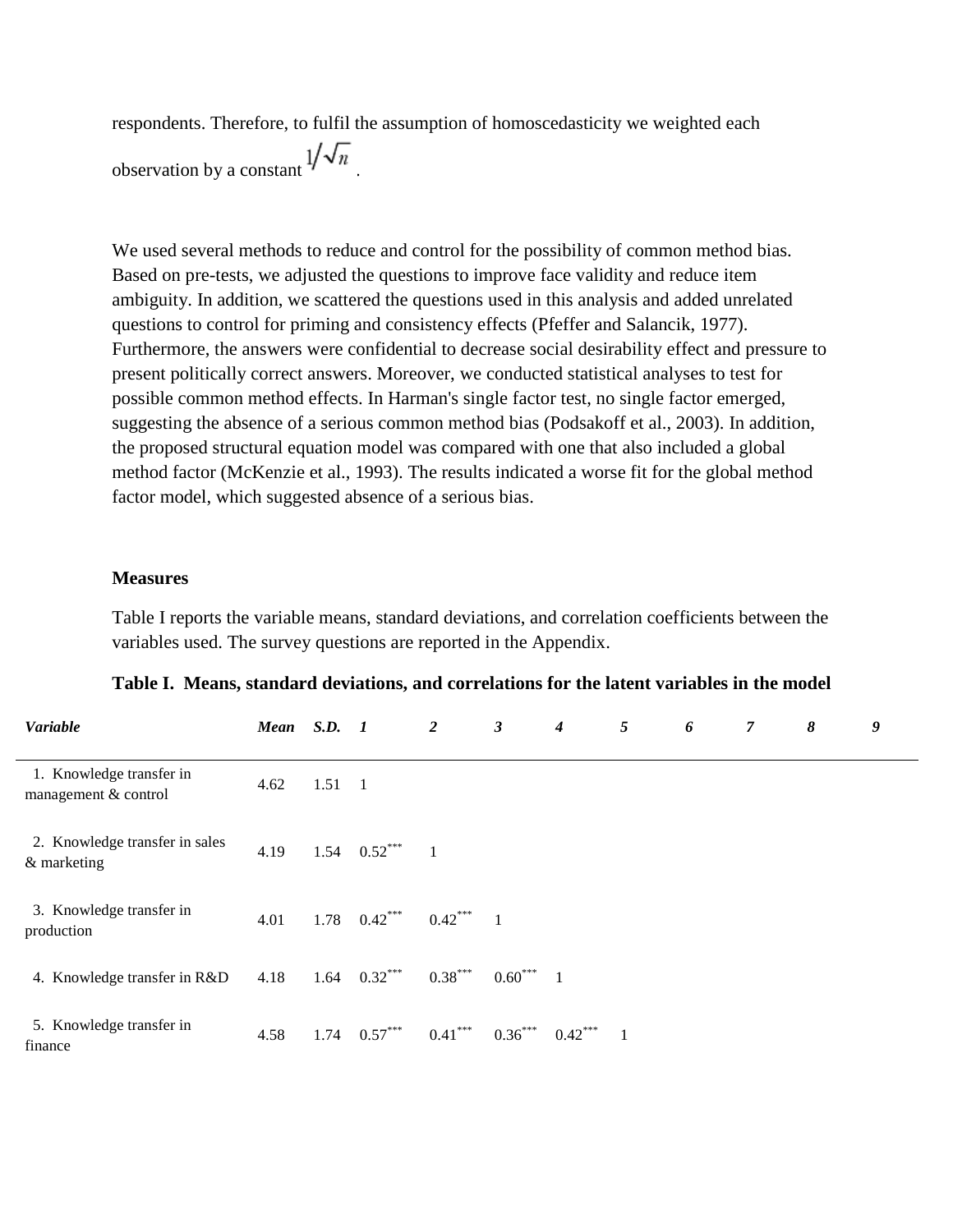| Variable                                                     | Mean | S.D. | $\mathbf{I}$ | 2                     | 3                         | 4                    | 5          | 6                     | 7                    | 8            | 9            |
|--------------------------------------------------------------|------|------|--------------|-----------------------|---------------------------|----------------------|------------|-----------------------|----------------------|--------------|--------------|
| 6. Different opinions                                        | 4.37 | 1.47 | $-0.19***$   | $-0.19$ **            | $-0.17$ <sup>+</sup>      | $-0.18***$           | $-0.18***$ | -1                    |                      |              |              |
| 7. Cooperation problems                                      | 3.96 | 1.57 | $-0.23$ **   | $-0.13^{+}$           | $-0.9$                    | $-0.17$ <sup>+</sup> | $-0.10$    | $0.77^{\ast\ast\ast}$ | $\mathbf{1}$         |              |              |
| 8. Conflicts                                                 | 3.21 | 1.64 | $-0.25***$   | $-0.18***$            | $-0.10$                   | $-0.17$ <sup>+</sup> | $-0.09$    | $0.62***$             | $0.72***$            | $\mathbf{1}$ |              |
| 9. Mistrust between the<br>employees                         | 3.29 | 1.66 | $-0.22$ **   | $-0.15$ <sup>+</sup>  | $-0.1$                    | $-0.12$              | $-0.11$    | $0.55***$             | $0.61***$            | $0.70***$    | $\mathbf{1}$ |
| 10. Cultural differences in<br>management & control          | 5.58 | 1.07 | 0.02         | 0.10                  | 0.04                      | 0.01                 | $-0.03$    | $0.32^{\ast\ast\ast}$ | $0.27***$            | $0.18***$    | $0.16^{+}$   |
| 11. Cultural differences in sales<br>& marketing             | 5.07 | 1.26 | 0.08         | 0.06                  | $0.21***$                 | 0.07                 | 0.01       | $0.24***$             | $0.22$ **            | $0.16^{+}$   | $0.23***$    |
| 12. Cultural differences in<br>production                    | 4.59 | 1.46 | 0.09         | $-0.00$               | $0.18***$                 | 0.08                 | 0.03       | $0.18^{+}$            | 0.1                  | 0.08         | $0.21***$    |
| 13. Cultural differences in R&D                              | 4.61 | 1.46 | $-0.03$      | 0.03                  | $0.15^{+}$                | 0.08                 | 0.03       | $0.16^{+}$            | $0.18^{+}$           | $0.14^{+}$   | $0.20**$     |
| 14. Cultural differences in<br>finance                       | 4.69 | 1.49 | $0.14^{+}$   | $0.18***$             | 0.07                      | 0.02                 | $0.27***$  | 0.09                  | 0.08                 | 0.04         | 0.04         |
| 15. Cultural differences in<br>company values in general     | 4.80 | 1.32 | 0.06         | $0.14^{+}$            | $0.15^{+}$                | 0.05                 | 0.07       | $0.27^{\ast\ast\ast}$ | $0.25***$            | $0.19***$    | $0.19***$    |
| 16. Cultural differences in values<br>of key decision makers | 4.93 | 1.21 | 0.06         | $0.22$ **             | $0.17^{+}$                | 0.08                 | $0.15^+$   | $0.30^\mathrm{***}$   | $0.29***$            | $0.23***$    | $0.12^{+}$   |
| 17. Elimination of overlappings                              | 3.83 | 1.75 | $0.13^{+}$   | $0.17^{+}$            | $0.16^{+}$                | $0.22***$            | $0.16^{+}$ | $-0.00$               | $-0.06$              | 0.06         | 0.07         |
| 18. Standardization of practices                             | 4.79 | 1.27 | $0.17^{+}$   | $0.28^{\ast\ast\ast}$ | $0.26\sp{*}{^\ast\sp{*}}$ | $0.13^{+}$           | $0.16^{+}$ | $-0.02$               | $-0.01$              | 0.04         | $-0.04$      |
| 19. Decisions based on<br>maximization of synergies          | 4.71 | 1.35 | 0.09         | $0.17^{+}$            | $0.23***$                 | $0.16^{+}$           | 0.06       | $0.01\,$              | $0.1\,$              | $-0.02$      | 0.04         |
| 20. National cultural differences                            | 0.49 | 0.15 | $0.14^{+}$   | $0.26***$             | $0.31***$                 | $0.17^{+}$           | $0.15^{+}$ | $-0.15$ <sup>+</sup>  | $-0.15$ <sup>+</sup> | $-0.19$ **   | $-0.11$      |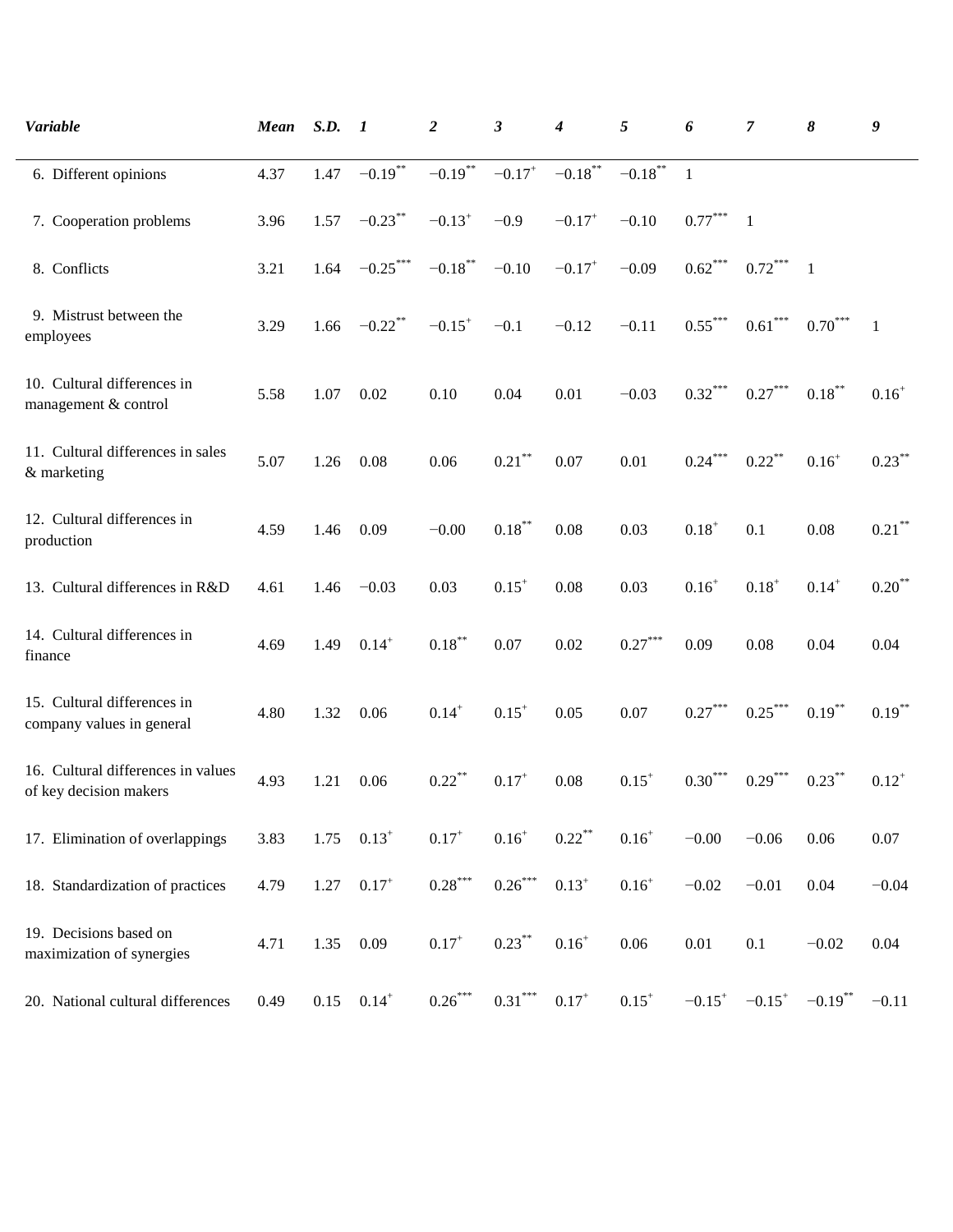| <b>Variable</b>                                              | 10                    | 11                    | 12           | 13                            | 14           | 15                     | 16         | 17           | 18           | 19 |
|--------------------------------------------------------------|-----------------------|-----------------------|--------------|-------------------------------|--------------|------------------------|------------|--------------|--------------|----|
| 1. Knowledge transfer in management<br>& control             |                       |                       |              |                               |              |                        |            |              |              |    |
| 2. Knowledge transfer in sales &<br>marketing                |                       |                       |              |                               |              |                        |            |              |              |    |
| 3. Knowledge transfer in production                          |                       |                       |              |                               |              |                        |            |              |              |    |
| 4. Knowledge transfer in R&D                                 |                       |                       |              |                               |              |                        |            |              |              |    |
| 5. Knowledge transfer in finance                             |                       |                       |              |                               |              |                        |            |              |              |    |
| 6. Different opinions                                        |                       |                       |              |                               |              |                        |            |              |              |    |
| 7. Cooperation problems                                      |                       |                       |              |                               |              |                        |            |              |              |    |
| 8. Conflicts                                                 |                       |                       |              |                               |              |                        |            |              |              |    |
| 9. Mistrust between the employees                            |                       |                       |              |                               |              |                        |            |              |              |    |
| 10. Cultural differences in management<br>& control          | 1                     |                       |              |                               |              |                        |            |              |              |    |
| 11. Cultural differences in sales &<br>marketing             | $0.37***$             | $\mathbf{1}$          |              |                               |              |                        |            |              |              |    |
| 12. Cultural differences in production                       | $0.36^{***}$          | $0.37^{\ast\ast\ast}$ | $\mathbf{1}$ |                               |              |                        |            |              |              |    |
| 13. Cultural differences in R&D                              | $0.39***$             | $0.31***$             | $0.54***$    | $\overline{1}$                |              |                        |            |              |              |    |
| 14. Cultural differences in finance                          | $0.35^{\ast\ast\ast}$ | $0.26\sp{***}$        | $0.23***$    | $0.30***$                     | $\mathbf{1}$ |                        |            |              |              |    |
| 15. Cultural differences in company<br>values in general     | $0.48***$             |                       |              | $0.31***$ $0.32***$ $0.33***$ | $0.37***1$   |                        |            |              |              |    |
| 16. Cultural differences in values of key<br>decision makers | $0.49***$             | $0.23***$             | $0.19***$    | $0.22$ **                     | $0.24***$    | $0.22$ <sup>**</sup> 1 |            |              |              |    |
| 17. Elimination of overlappings                              | $-0.07$               | $-0.01$               | $-0.01$      | 0.08                          | 0.04         | 0.1                    | 0.07       | $\mathbf{1}$ |              |    |
| 18. Standardization of practices                             | 0.01                  | 0.1                   | 0.02         | $0.18***$                     | $0.16^{+}$   | $0.18***$              | $0.20***$  | $0.42***$    | $\mathbf{1}$ |    |
| 19. Decisions based on maximization of<br>synergies          | $0.06\,$              | 0.03                  | 0.02         | 0.1                           | $0.07\,$     | 0.1                    | $0.13^{+}$ | $0.33***$    | $0.34***$    | -1 |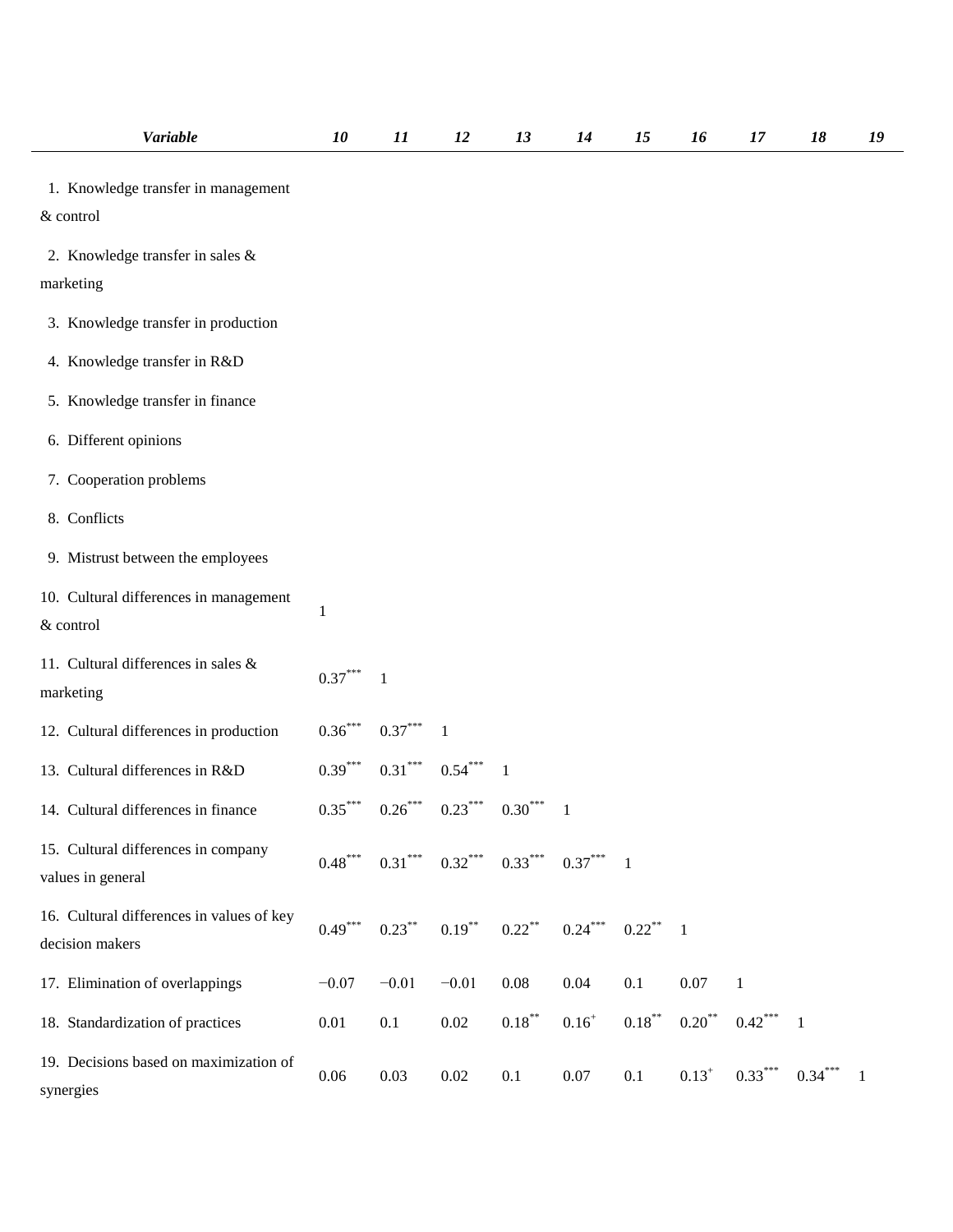| Variable                          | 10   |     |      |      | 14         | 15   | 16   |         | 18   | 19      |
|-----------------------------------|------|-----|------|------|------------|------|------|---------|------|---------|
| 20. National cultural differences | 0.05 | 014 | 0.04 | 0.08 | $0.16^{+}$ | 0.08 | 0.09 | $-0.06$ | 0.11 | $-0.06$ |

 $N = 220.$ 

\*\*\*  $p < 0.001$ ;

$$
** \ p < 0.01;
$$

$$
^*\ \ p<0.05;
$$

 $+ p < 0.10$ , two-tailed tests.

Organizational cultural differences. Direct questions concerning the perceived cultural differences that existed before the acquisition were administered to top managers. We measured perceptions of cultural differences because they are likely to predict behaviour (Chatterjee et al., 1992; Elsass and Veiga, 1994). Respondents assessed the extent of cultural differences across key organizational functions: management and control, sales and marketing, production, research and development, and finance. Respondents also evaluated differences in company values in general and differences in the values of key decision makers. This procedure implies that these scores inevitably involve some degree of recall bias. However, it is likely that managers can realistically reflect back on the pre-acquisition situations because acquisitions represent major memorable events. Also, the assessment should take place after real experiences of integration efforts because learning about organizational cultural differences takes time. For control purposes, we included a set of questions about cultural differences at the time of the survey. Evaluations of cultural differences prior to the acquisition and at the time of the survey were significantly different, indicating that managers were able to distinguish between prior and current organizational cultural differences.

National cultural differences. As a response to the criticism of national cultural differences measures based on Hofstede's (1980) scores (Harzing, 2004; Shenkar, 2001), the GLOBE project set out to develop more elaborate measures. The nine dimensions of GLOBE scores include uncertainty avoidance, institutional collectivism, in-group collectivism, assertiveness, gender egalitarianism, future orientation, humane orientation, performance orientation, and power distance (House et al., 2004). We selected the GLOBE practices scores because they indicate actual rather than ideal differences between countries.[7] In the absence of existing theories that would help us conclude which cultural aspects are particularly relevant for social conflict and knowledge transfer, we used the nine dimensions of the GLOBE practices score to construct an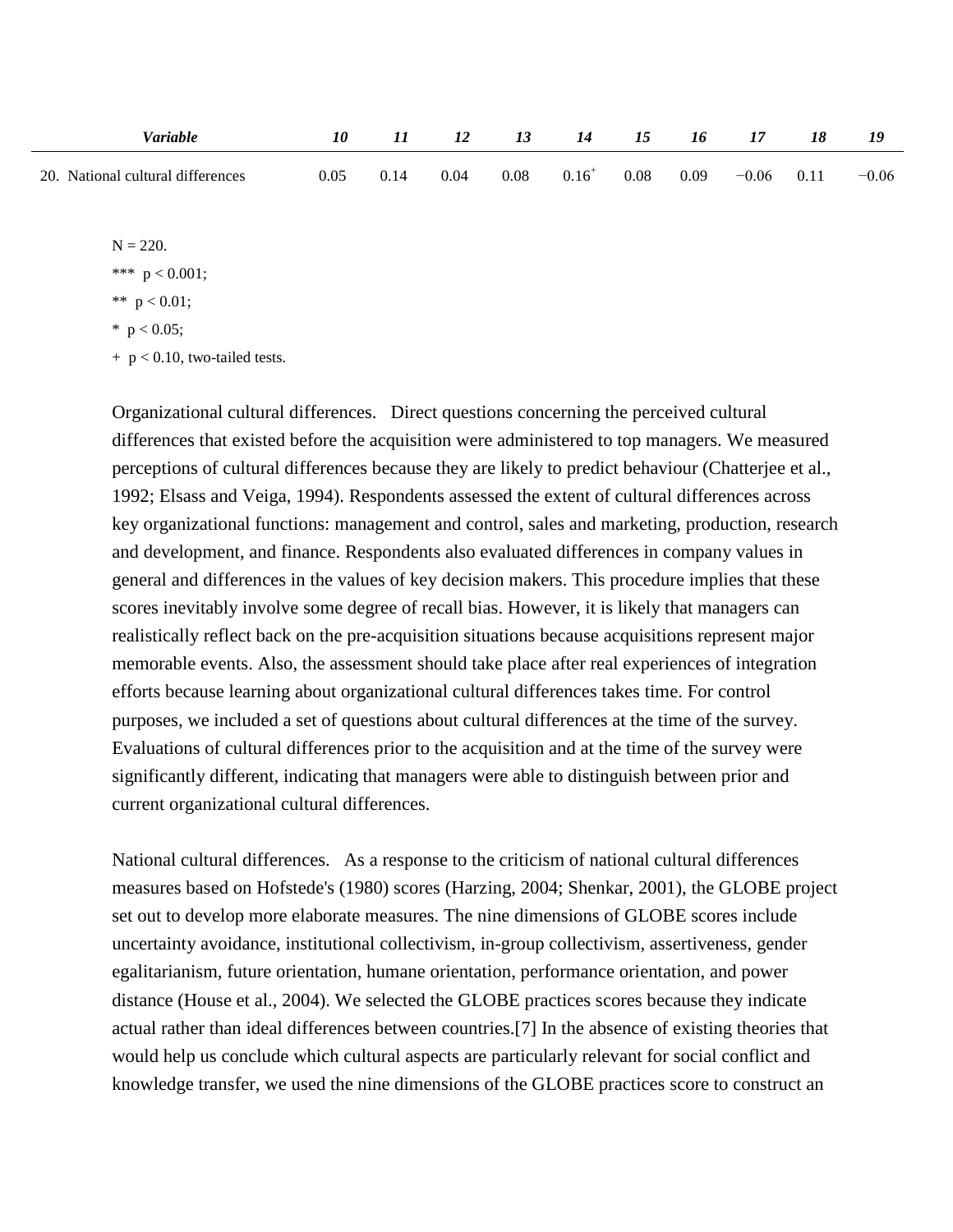index of national cultural differences. For this purpose, we used the technique developed by Kogut and Singh (1988) to calculate the overall national cultural distance between the Finnish acquirer and the foreign acquiree:

$$
CD_j = \sum_{i=1}^{9} \left\{ \left( I_{ij} - I_{ij} \right)^2 \right\} / 9
$$

where:

*CDj*: the national cultural differences for the *j*-th country  $I_{ii}$ : the GLOBE score for the *i*-th cultural dimension and the *j*-th country *f:* Finland.

By using GLOBE scores from a source external to the sample we reduced the possibility of common method variance and retrospective rationalizing concerning national cultural differences (Golden, 1992; Huber and Power, 1985).

**Operational integration.** Studies in this field have measured integration in various ways, usually by considering distinctive aspects of operational interaction and coordination (Larsson and Finkelstein, 1999). Our construct of operational integration was based on questions measuring operational integration activities. These included elimination of overlaps between the units, tendency to standardize practices, and integration decisions aimed at the realization of synergy, e.g. through cost reduction.

**Social conflict**. Prior studies have emphasized the importance of studying different aspects of social conflict (Jehn, 1997). Accordingly, we measured social conflict with four questions on inter-group tensions, covering different dimensions of organizational conflicts. We constructed this composite measure of social conflict from the respondents' answers to questions concerning the extent of different opinions, cooperation problems, conflicts, and mistrust between the merger partners.

**Knowledge transfer.** In the operationalization of the knowledge transfer construct, we followed the example of previous studies that have emphasized the need to measure knowledge transfer in various parts and functions of the organizations (Capron et al., 1998). Our knowledge transfer construct was measured with five questions concerning the benefits of knowledge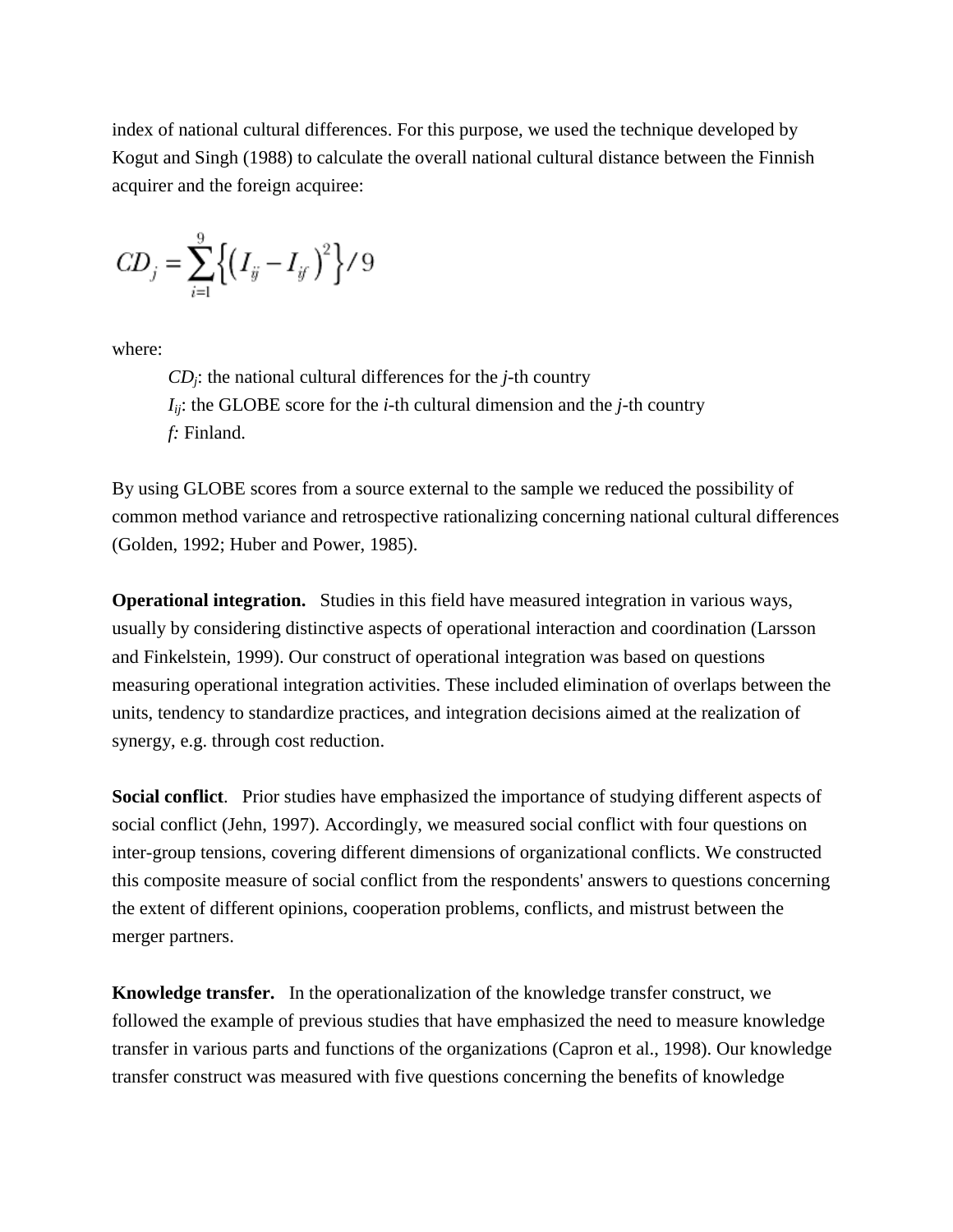transfer across the following organizational functions: management and control, sales and marketing, production, research and development, and finance.

#### **Results of the Measurement Model**

Tables II and III summarize the results of the measurement model. Overall, the measurement model performed well with a comparative fit index (CFI) at 0.922, DELTA index at 0.923, TLI at 0.893, and RMSEA at 0.083. The loadings for all measurements were significant at the  $p <$ 0.001 level.

### \***Table II is omitted from this formatted document.\***

| <i>Construct</i>                    | Composite reliability | Average variance |
|-------------------------------------|-----------------------|------------------|
| Organizational cultural differences | 0.95                  | 0.73             |
| Operational integration             | 0.87                  | 0.69             |
| Social conflict                     | 0.91                  | 0.72             |
| Knowledge transfer                  | 0.92                  | 0.69             |

### **Table III. Construct validity and reliability**

While there is no simple overall yardstick to evaluate the measurement model, there are useful indicators (Boomsma, 2000; Hu and Bentler, 1999; Marsh et al., 2004). Shook et al. (2004) recommend calculating composite reliability, which draws on the standardized loadings and measurement error for each item. According to Fornell and Larcker (1981), 0.70 is an acceptable minimum level for composite reliability, with reliability for each indicator above 0.50. In our model, composite reliabilities ranged from 0.87 to 0.95 with indicator reliabilities above 0.50, which suggested good reliability for our measures. Another test for convergent validity is average variance. Shook et al. (2004) suggest that convergent validity is achieved when the average variance extracted is above 50 per cent. The average variances in our model ranged from 69 to 73 per cent, which indicates good convergent validity. We tested discriminate validity by conducting pairwise tests of all theoretically related constructs (Anderson, 1987). The pairwise tests showed that the confirmatory factor analysis model, representing two measures with two factors, fit the data significantly better than a one-factor model, which supported the discriminate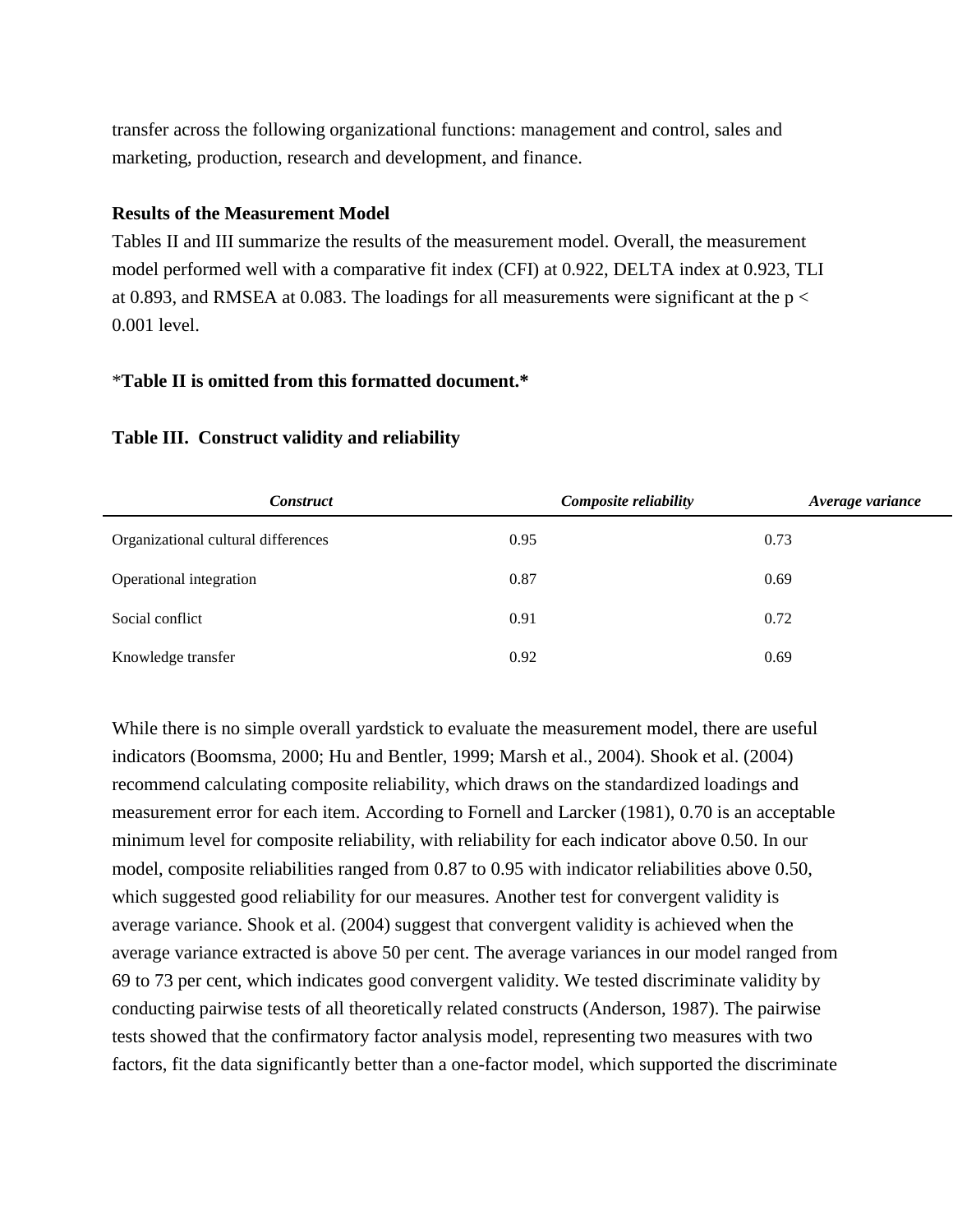validity of the model. Overall, the results indicated that our constructs were adequate to proceed on to the second stage of structural equation modelling.

### **Results of the Structural Model**

Table IV presents the standardized parameter coefficients and their Z-statistics for the hypothesized path model.

#### **Table IV. Results of the structural model**

|                  | <b>Hypothesis</b> Description of path                                        | Hypothesized     | Standardized beta     | $Z-$    |  |
|------------------|------------------------------------------------------------------------------|------------------|-----------------------|---------|--|
|                  |                                                                              | direction        | coefficient           | value   |  |
|                  |                                                                              |                  |                       |         |  |
| H <sub>1</sub> a | Organizational cultural<br>differences $\rightarrow$ Social conflict         | $\! +$           | $0.79***$             | 8.01    |  |
| H <sub>1</sub> a | National cultural differences $\rightarrow$ Social<br>conflict               | $\pm$            | $-0.21$ ***           | $-4.03$ |  |
| H <sub>2</sub> a | Organizational cultural<br>differences $\rightarrow$ Knowledge transfer      | $\boldsymbol{+}$ | $0.60^\mathrm{***}$   | 5.21    |  |
| H <sub>2</sub> a | National cultural<br>differences $\rightarrow$ Knowledge transfer            | $\boldsymbol{+}$ | $0.22***$             | 4.22    |  |
| H <sub>3</sub>   | Operational integration $\rightarrow$ Social conflict                        | $^{+}$           | $-0.03$               | $-0.29$ |  |
| H <sub>4</sub>   | Operational integration $\rightarrow$ Knowledge<br>transfer                  | $\pm$            | $0.44***$             | 4.42    |  |
| H <sub>5</sub>   | Social conflict $\rightarrow$ Knowledge transfer                             |                  | $-0.28$ ***           | $-3.66$ |  |
| Control          | National cultural<br>differences $\rightarrow$ Operational integration       |                  | $0.19***$             | 3.58    |  |
| Control          | Organizational cultural<br>differences $\rightarrow$ Operational integration |                  | $0.80^{\ast\ast\ast}$ | 10.57   |  |
|                  | *** $p < 0.001$ ;                                                            |                  |                       |         |  |
|                  | $p < 0.01$ ;<br>**                                                           |                  |                       |         |  |
|                  | $\ast$<br>$p < 0.05$ ;                                                       |                  |                       |         |  |
|                  | $p < 0.10$ .<br>$+$                                                          |                  |                       |         |  |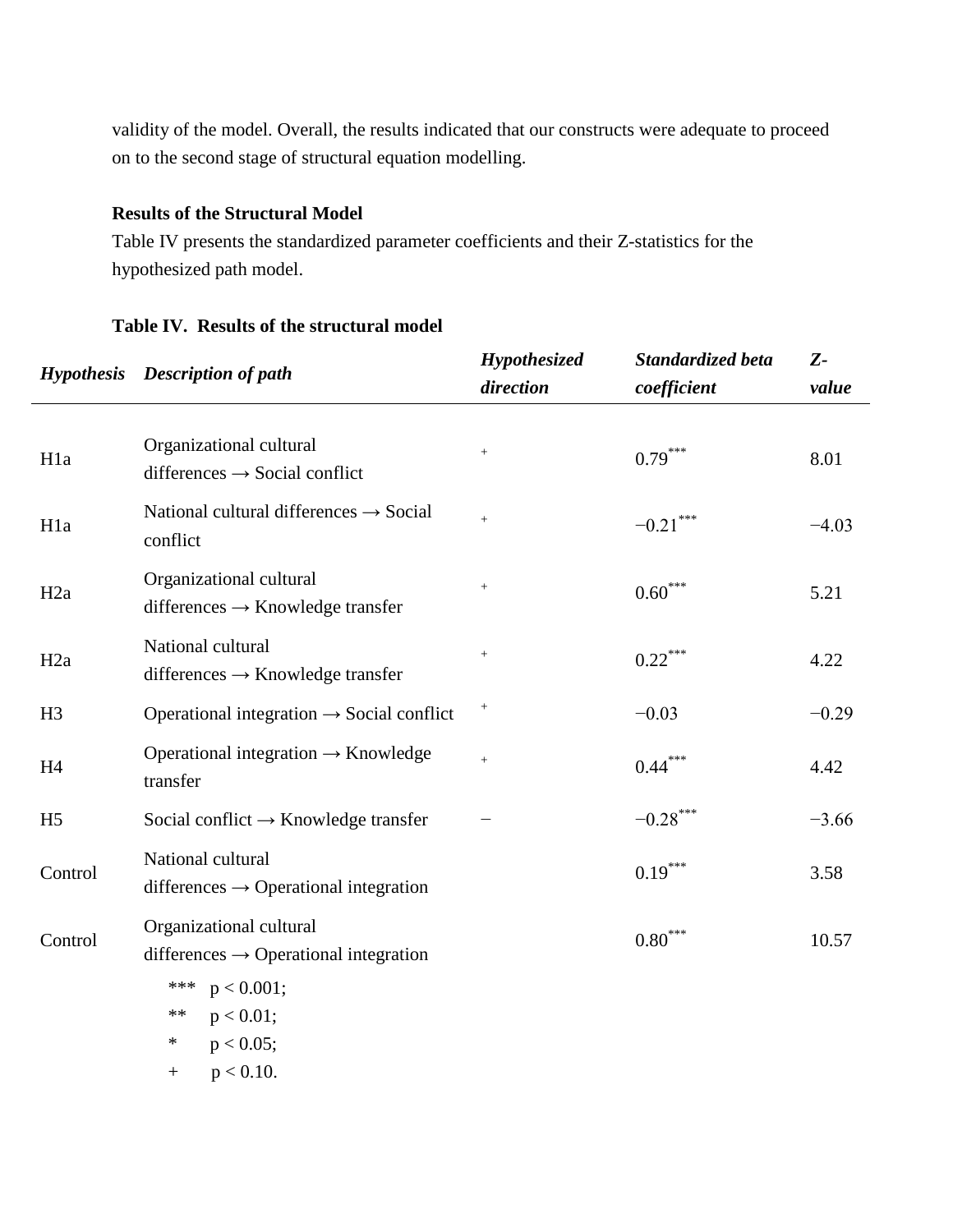Hypothesis 1a proposed that both organizational and national cultural differences are associated with a greater level of social conflict. The results offered clear support for the positive association of organizational cultural differences with social conflict ( $b = 0.79$ ,  $p < 0.001$ ). However, contrary to our hypothesis, we found that the relationship between national cultural differences and social conflict was negative and significantly so  $(b = -0.21, p < 0.001)$ . Hypothesis 1b suggested that differences in national culture between the acquiring and the acquired firms are less positively associated with social conflict than are differences in organizational culture. This seemed to be the case when comparing the beta coefficients; as their 95% confidence intervals did not intersect. We then proceeded to conduct nested model comparisons that showed that by constraining the two relationships as equal, a significant worsening of overall fit resulted. Therefore, we rejected the equal coefficient model in favour of the original model, thus confirming Hypothesis 1b.

In Hypothesis 2a, we suggested a positive relationship between organizational cultural differences and knowledge transfer, which was supported in our analysis ( $b = 0.60$ ,  $p < 0.001$ ). The hypothesized positive relationship between national cultural differences and knowledge transfer was also supported ( $b = 0.22$ ,  $p < 0.001$ ). Hypothesis 2b proposed that differences in organizational culture between the acquiring and the acquired firms are less positively associated with knowledge transfer than are differences in national culture. The results showed the opposite; the relationship of organizational cultural differences was stronger than that of national cultural differences. However, their 90% confidence intervals intersected. We proceeded to perform nested model comparisons which indicated that constraining the two relationships as equal did not result in a significant change in the model. This led us to conclude that the strength of the two relationships was not statistically different. Thus, Hypothesis 2b was not supported.

In Hypothesis 3, we proposed that the greater the operational integration, the higher the level of social conflict. The results indicate no empirical support for this hypothesis ( $b = -0.03$ , NS). According to Hypothesis 4, the greater the operational integration, the higher the level of knowledge transfer between the acquiring and acquired units. The standardized parameter estimate was positive and highly significant ( $b = 0.44$ ,  $p < 0.001$ ), therefore supporting Hypothesis 4. We found clear support for Hypothesis 5, which suggested that the greater the level of social conflict, the lower the level of knowledge transfer ( $b = -0.28$ ,  $p < 0.001$ ). Finally, we controlled for the effect of organizational and national cultural differences on operational integration and found the associations to be positive ( $b = 0.80$ ,  $p < 0.001$ ;  $b = 0.19$ ,  $p < 0.001$ ).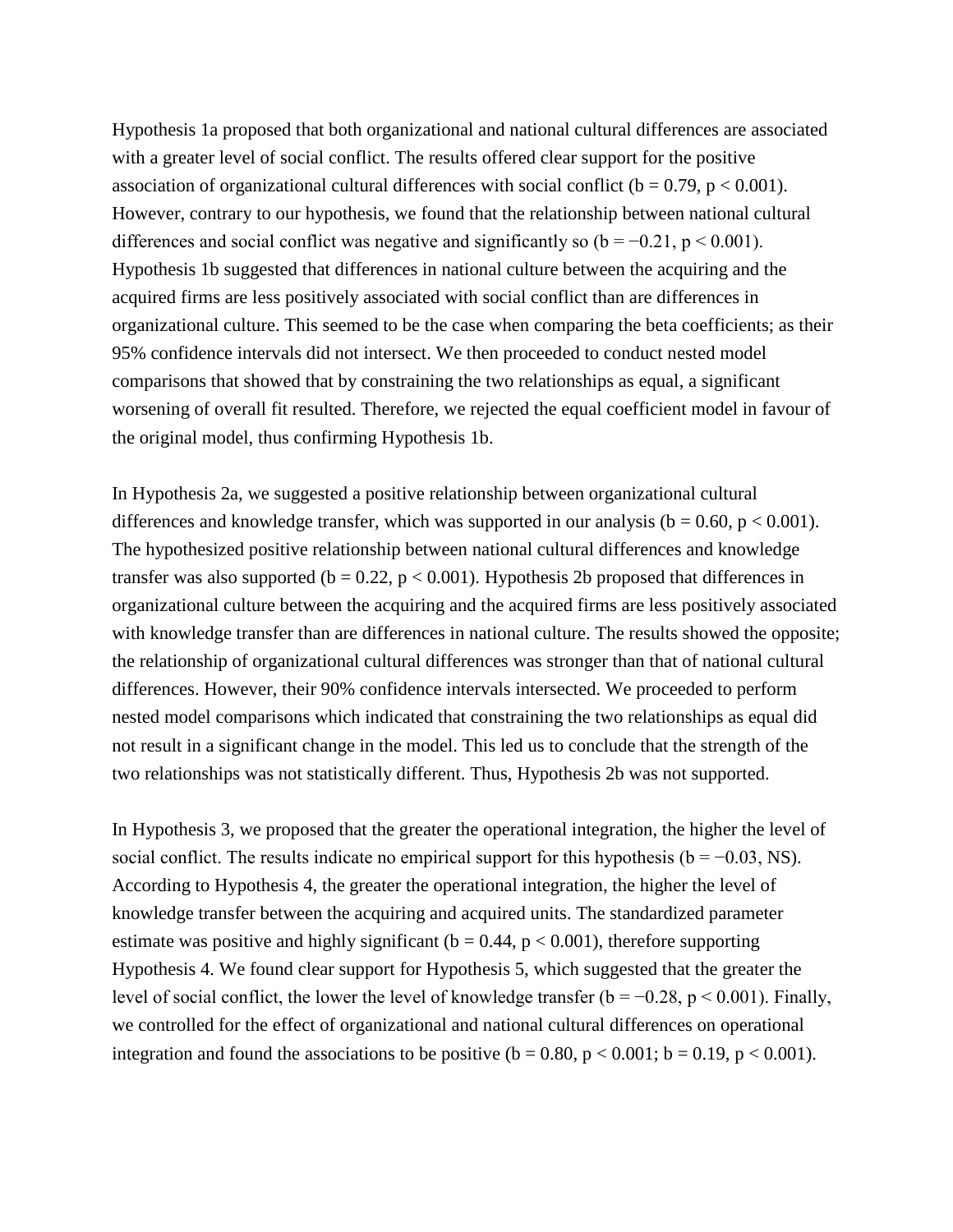### **DISCUSSION AND CONCLUSION**

Although research on acquisitions has pointed to the key role that cultural differences play in post-acquisition integration, this research has generated mixed results (Chatterjee et al., 1992; Datta, 1991; Krishnan et al., 1997; Morosini et al., 1998; Stahl and Voigt, 2008; Weber et al., 1996). Our analysis starts to explain these discrepancies by focusing attention on the interplay and effects of organizational and national cultural differences on two important aspects of postacquisition integration: social conflict and knowledge transfer. Figure 1 summarizes our findings.

Figure 1. Illustration of results. This represents a simplified version of the actual model. Latent variables are illustrated by ovals. Standardized maximum likelihood parameter estimates are reported. An error term was added to each endogenous variable. To enable model identification, the error coefficients were fixed to unity. Error terms and indicator variables are not shown.



Based on social identity theory, we hypothesized that organizational and national cultural differences would be positively associated with social conflict, but that the association of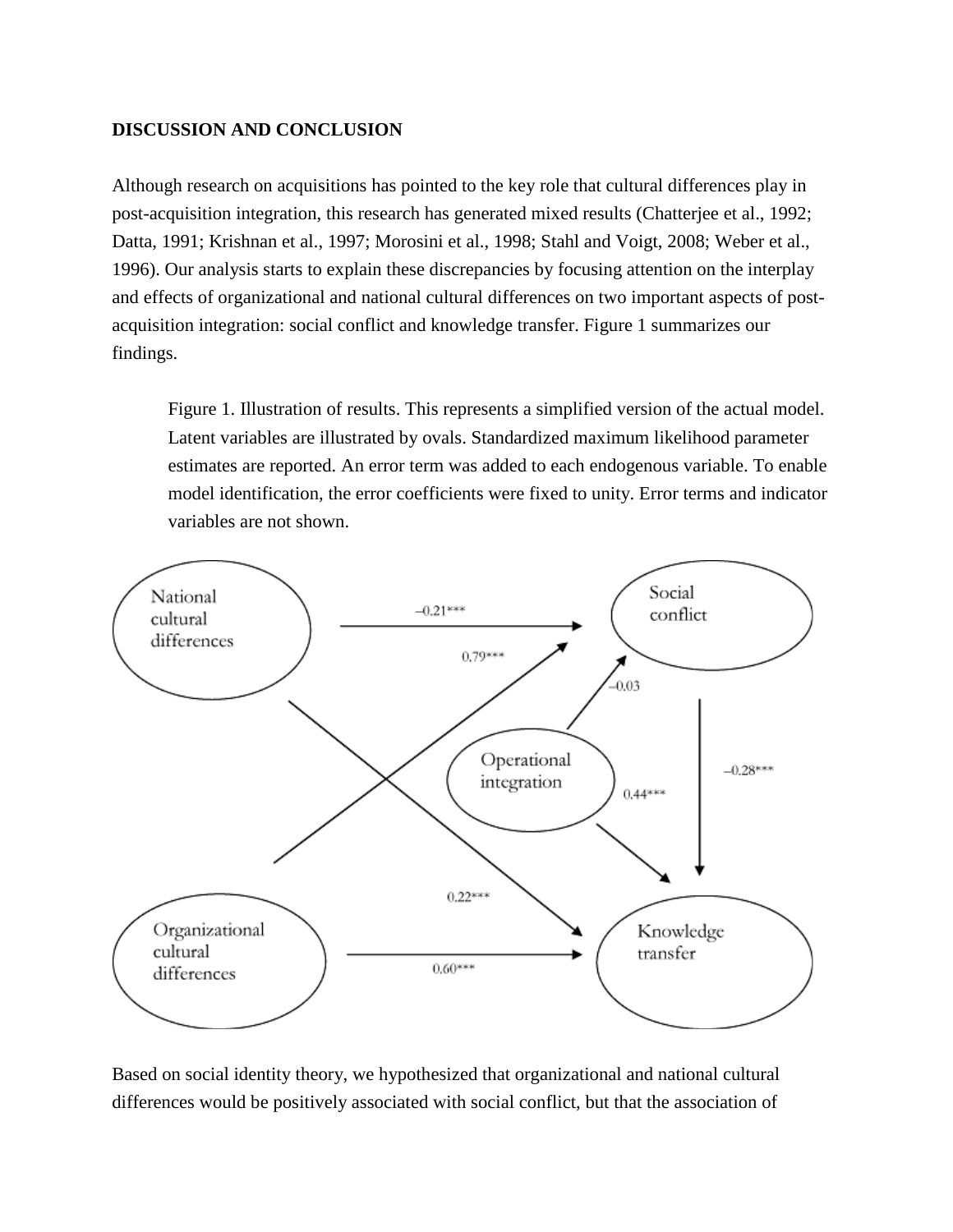organizational cultural differences would be stronger. Our findings support the argument that organizational cultural differences can be seen as root causes of social conflict, and this may help to explain why numerous studies have reported a negative relationship between organizational cultural differences and post-acquisition performance (Chatterjee et al., 1992; Datta, 1991; Stahl and Voigt, 2008; Weber, 1996). In contrast, we found that national cultural differences were negatively associated with conflict. This surprising finding can be explained by the fact that organizational cultural differences are the key social identity category in international acquisitions whereas national cultural differences are less central. It may also be that managers have learned to focus attention on apparent national cultural differences and to manage them (Morosini et al., 1998; O'Grady and Lane, 1996; Pucik et al., 2010).

Our data supported the hypothesis that organizational and national cultural differences are positively associated with learning in terms of knowledge transfer. These positive effects may at least partly explain the results of studies reporting a positive effect of organizational (Krishnan et al., 1997) or national cultural differences (Larsson and Risberg, 1998; Morosini et al., 1998) on post-acquisition performance. Contrary to our expectations, however, the impact of national cultural differences was not stronger than that of organizational cultural differences. The results indicate that the potential complementarity benefits coming from organizational cultural differences may be larger than usually assumed. Moreover, it may be that national cultural differences undermine the absorptive capacity to a greater extent than organizational cultural differences, for example due to language differences and related communication problems (Ambos and Ambos, 2009) or problems in perceiving the value of the knowledge of a unit operating in a distant national culture (Javidan et al., 2005; Simonin, 1999).

We further examined the impact of the operational integration, hypothesizing that the degree of operational integration will increase both social conflict and knowledge transfer. However, the hypothesis that operational integration tends to increase social conflict was not supported. A possible explanation is that without clear-cut decisions, many of the organizational conflicts can remain unresolved and continue to undermine social cohesion (Buono and Bowditch, 1989; Haspeslagh and Jemison, 1991; Vaara, 2003). Our results show that the operational integration is positively associated with knowledge transfer, suggesting that at least a moderate level of integration is a prerequisite for realizing synergies in related acquisitions, which is consistent with previous analyses (Bresman et al., 1999; Haspeslagh and Jemison, 1991).

Finally, the hypothesis that social conflict has an adverse effect on knowledge transfer was clearly supported by our data. This is an important part of the model that elucidates that national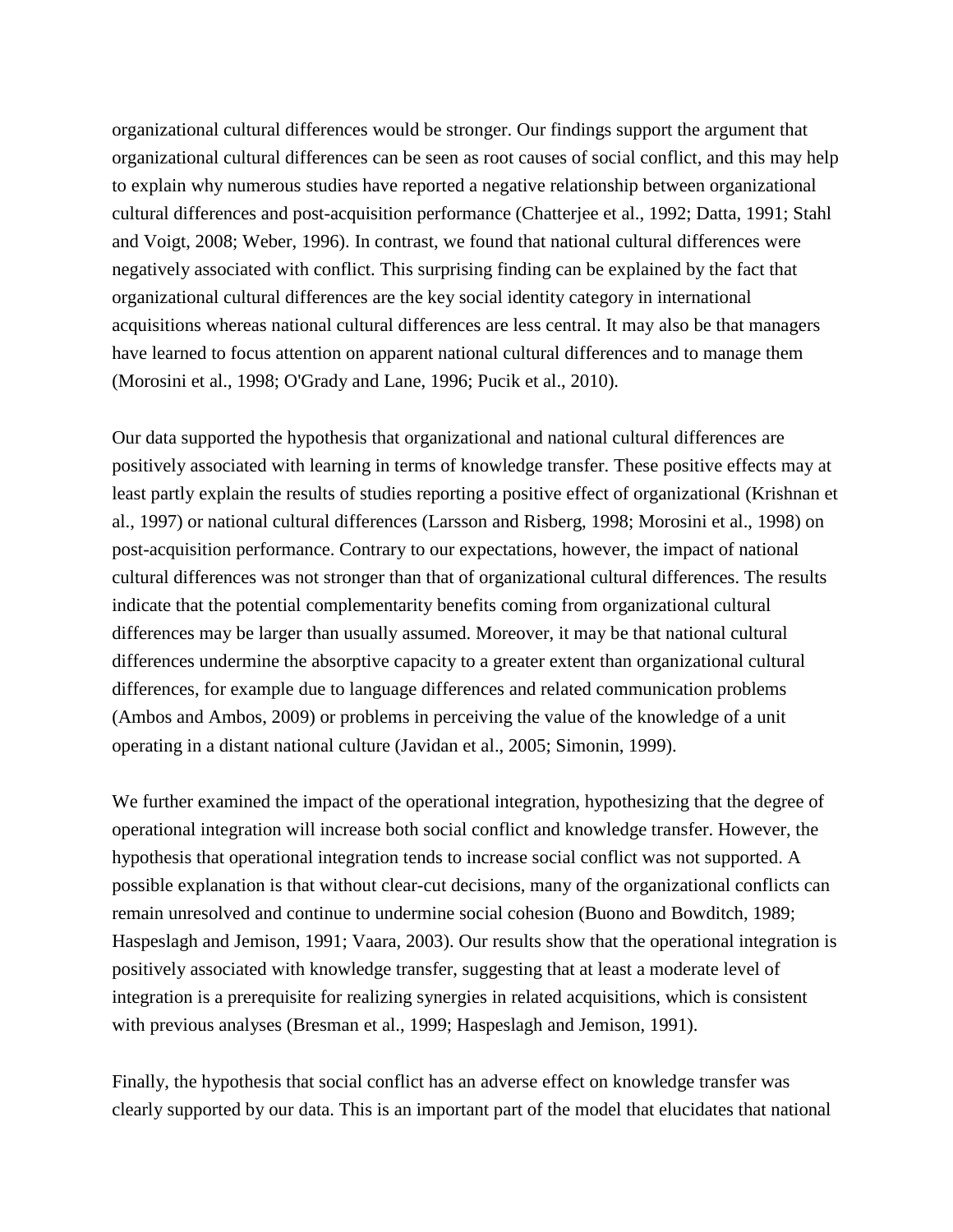and organizational cultural differences affect knowledge transfer through two paths. The indirect effect through social identity-building and conflict is negative, but the direct effect due to learning is positive.

Altogether, these findings lead to three conclusions. First, our analysis shows how important it is to disentangle and clarify the various effects that cultural differences have on related international acquisitions. By distinguishing and elaborating on the effects of social identification and learning, this analysis has helped us to better understand the potentially positive or negative effects of cultural factors on social conflict and knowledge transfer. The point is that only by analysing specific effects can we move beyond the simplistic debate as regards the negative versus positive effects of cultural differences on performance.

Second, the effects of national and organizational cultural differences seem to be distinctively different, at least in the case of their impact on social conflict. Our interpretation is that organizational cultural differences, and not national cultural differences, may be the root causes of conflict. Although these results might be related to the particular features of our Finnish data, they are consistent with prior research which found that organizational cultural differences are more strongly associated with negative integration outcomes than are differences in national culture (Larsson and Risberg, 1998; Stahl and Voigt, 2008; Very et al., 1997; Weber et al., 1996). Collectively, this research suggests that national and organizational factors should not be lumped together, as is often done in research and practice. We hope that our analysis will provide impetus for future studies on more fine-grained distinctions, such as industrial and professional cultural differences (Sirmon and Lane, 2004; Teerikangas and Very, 2006).

Third, as mentioned above, national cultural differences seem to be less of a problem in international acquisitions than is usually assumed. According to our findings, national cultural differences are not only negatively associated with social conflict, but also provide opportunities for knowledge transfer. Although not entirely surprising in the acquisition context (Larsson and Risberg, 1998; Very et al., 1997), this finding goes against common wisdom in international management. However, the point is that these effects become visible only when one distinguishes organizational cultural differences from differences at the national level.

While our study advances our knowledge of the role of cultural differences in post-acquisition integration, the limitations of this research need to be noted. First, our results reflect the special characteristics of the Finnish corporate acquisitions that we studied. For example, the predominance of Swedish and German acquisitions in our sample should be noted. It is possible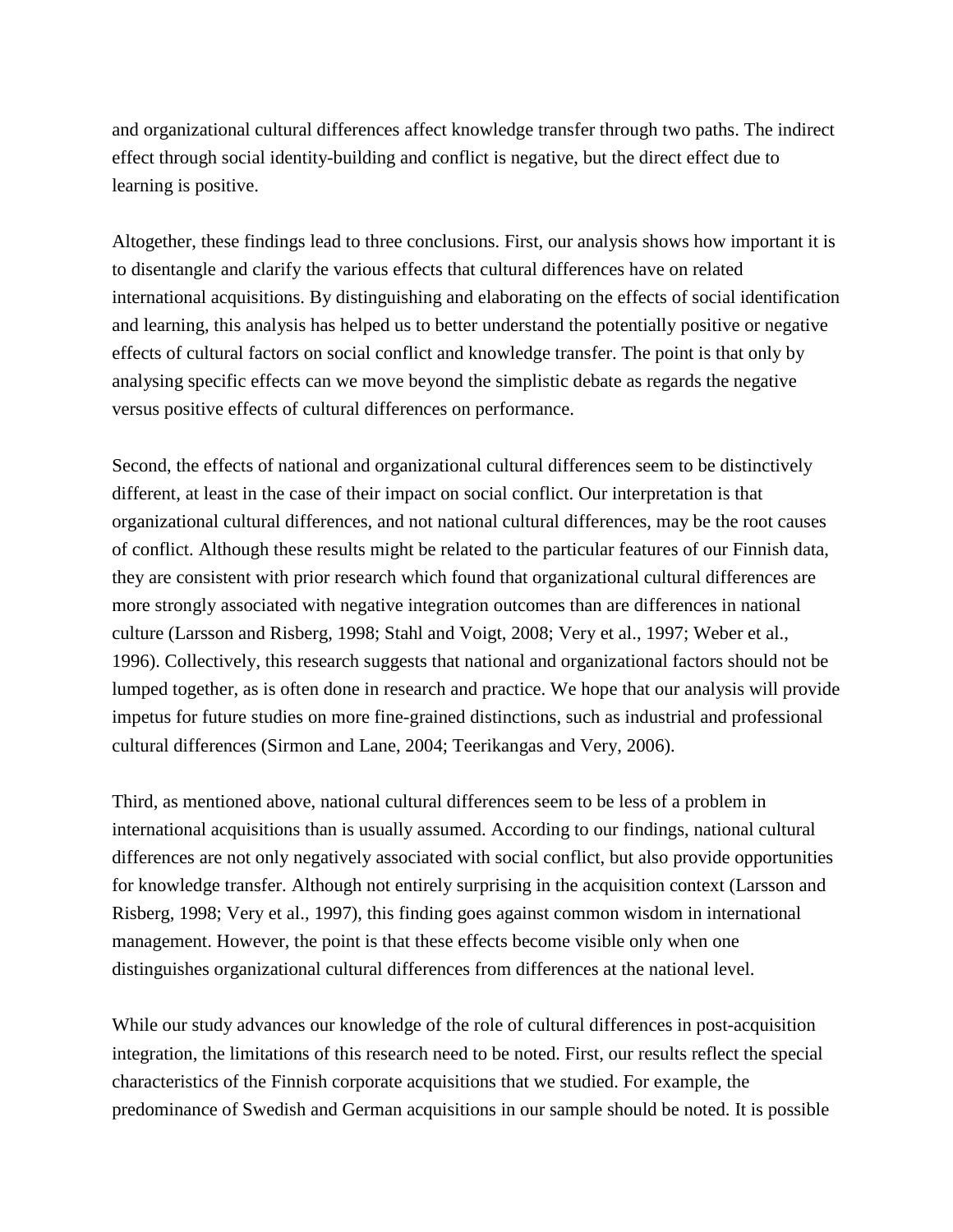that the Finns have over the years created special competencies, such as language skills, in dealing with business transactions in these particular countries. This could help to reduce the likelihood of social conflict while allowing the firms to realize the knowledge transfer potential. Second, the cross-sectional nature of the study limits our ability to draw conclusions of the direction of the relationship and, as we know from prior research, the effects may be different in different national contexts (Very et al., 1997). Third, our study involves a potential level-ofanalysis problem. Our outcome variables are firm level constructions whereas the independent variable, national cultural differences, is conceptualized at the national level. This poses a methodological problem because there can be considerable variation among firms within a nation. However, to address the level-of-analysis issues, we included firm-level culture variables and obtained direct measurements of organizational culture differences.

Fourth, this study used perceptual measures of organizational cultural differences and postacquisition outcomes. While this is a widely accepted approach, it also involves a risk that the relationships between the variables that come from the survey may be affected by retrospective recall (Golden, 1992; Miller et al., 1997; Shadish et al., 2002) or common method bias (Podsakoff et al., 2003). We do not believe that the large number of single respondents in our sample increased these biases per se. A sample consisting entirely of multiple respondents would, however, allow for more comprehensive testing for inter-rater reliability. With respect to common method bias, the results of statistical tests referred to in the methodology section suggest that it was unlikely to significantly affect our results.

Fifth, our measures were modified from those used in prior studies, which may be seen as a limitation. However, we aimed at using measures that would be appropriate for a wide variety of firms in different industries. For instance, regarding knowledge transfer, we did not want to focus solely on technology transfer. We also pre-tested our measures rigorously before conducting the study, and the statistical tests indicated good validity and reliability. Sixth, this study measured the views of key decision-makers who mostly represented the acquiring firms. They are in a position to provide an overall picture of the integration processes. However, the views of the acquiring firm managers may differ from those of the acquired firm. It is also possible that higher level managers may lack knowledge of instances of social conflict and knowledge transfer at lower levels.

This study has added to understanding of the interplay and effects of organizational and national cultural differences in related international acquisitions, but it has also revealed a need for further studies in this area. There is a need to examine these processes and effects in other national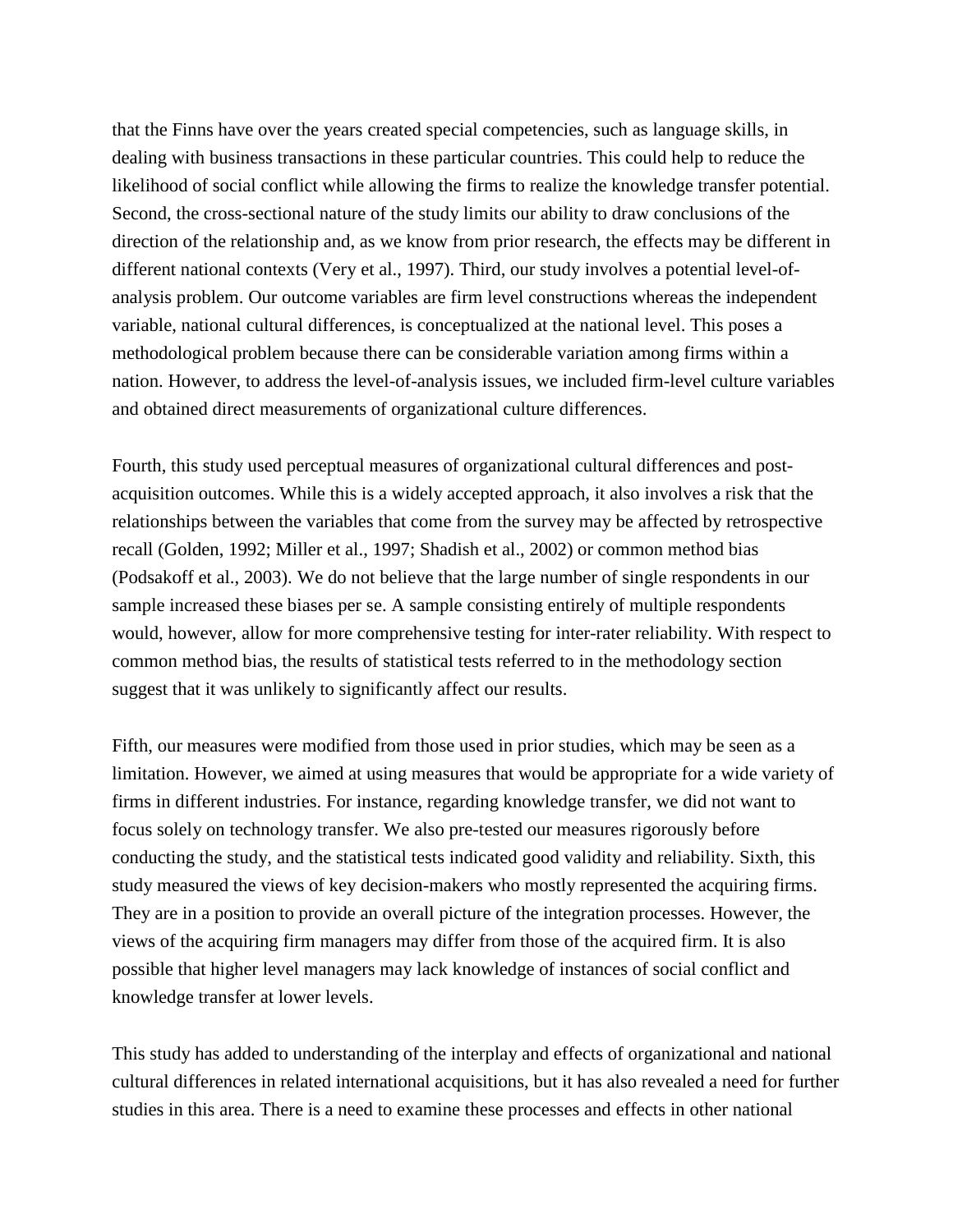cultural settings and to compare the findings. To avoid top management bias, future research could use data from a wider range of representatives from different organizational levels. These studies could be longitudinal, ethnographic, or interview-based analyses. In survey-based studies, we suggest focusing on respondents from both the acquiring and the acquired firms who are involved in the integration process on a daily basis. In addition, there is an apparent need for further analyses disentangling the role and relationships of the various factors that are often considered under the broad umbrella of 'cultural differences' (Stahl and Voigt, 2008; Teerikangas and Very, 2006). There are also likely to be various socio-psychological tendencies related to cultural differences, social conflict, and perceived success that should be given attention in future studies. For example, performance might be cognitively associated with cultural differences, as experiences of success may reduce the importance of cultural differences, while perceived failures could make the people involved over-emphasize them (Vaara, 2002).

Furthermore, we encourage additional research into possible mediating and moderating variables. In particular, a more detailed analysis of the relative absorptive capacity (Lane and Lubatkin, 1998) of the merging units may help explain the conditions under which national and organizational cultural differences are significantly associated with a higher level of knowledge transfer. One could also go further in the analysis of knowledge transfer versus knowledge creation as sources of value creation. Finally, it seems essential to pay greater attention to the role of human resource management practices and other interventions (Schweiger and Goulet, 2005) in reducing socio-cultural conflicts and enhancing the success of the knowledge transfer in international acquisitions. Finally, while our analysis has focused on acquisitions, similar cultural processes and phenomena could also be examined in other contexts such as strategic alliances (Sirmon and Lane, 2004) to advance our understanding of inter-organizational phenomena more generally.

#### **ACKNOWLEDGMENTS**

We wish to express our gratitude to all the people involved in gathering the survey data, Antti Kanto and Andreas Voigt helping us with the statistical analysis, and David Miller for the language revision. We also want to thank Joep Cornelissen for excellent editorial guidance and the three anonymous reviewers for extremely useful comments.

#### **REFERENCES**

Alvesson, M. (2002). Understanding Organizational Culture. London: Sage.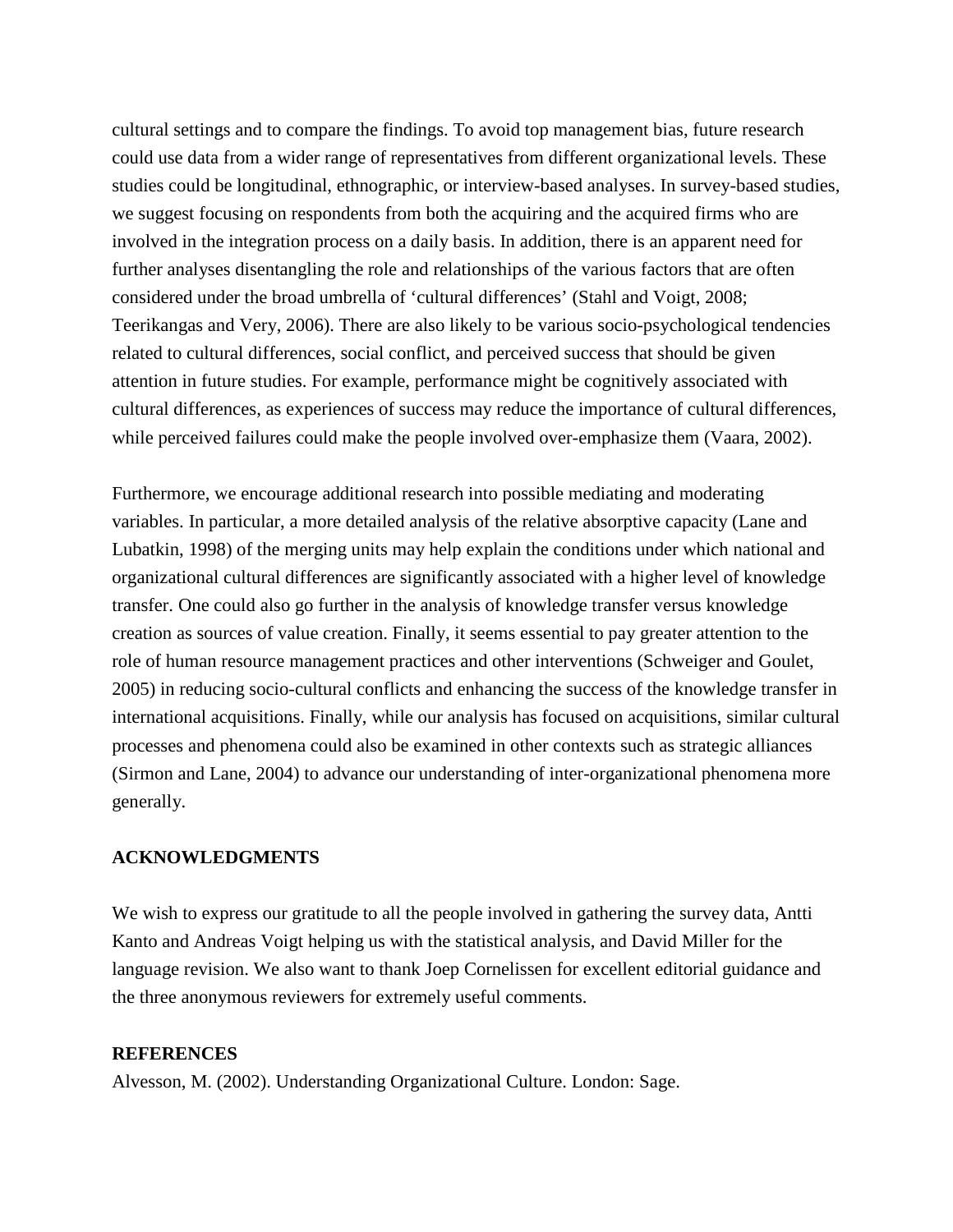Ambos, B. and Ambos, T. C. (2009). 'The impact of distance on knowledge transfer effectiveness in multinational corporations'. Journal of International Management, 48, 24–41.

Anderson, J. C. (1987). 'An approach for confirmatory measurement and structural equation modeling of organizational properties'. Management Science, 33, 525–41.

Anderson, J. C. and Gerbing, D. W. (1988). 'Structural equation modelling in practice: a review and recommended two-step approach'. Psychological Bulletin, 103, 411–23.

Arbuckle, J. L. (1996). 'Advanced structural equation modelling: issues and techniques'. In Marcoulides, G. A. and Schumacker, R. E. (Eds), Full Information Estimation in the Presence of Incomplete Data. Mahwah, NJ: Lawrence Erlbaum Associates, 243–77.

Ashforth, B. E. and Mael, F. (1989). 'Social identity theory and the organization'. Academy of Management Review, 14, 20–39.

Barkema, H. G. and Vermeulen, F. (1998). 'International expansion through start-up or acquisition: a learning perspective'. Academy of Management Journal, 41, 7–26.

Birkinshaw, J., Bresman, H. and Håkanson, L. (2000). 'Managing the post-acquisition integration process: how the human integration and task integration processes interact to foster value creation'. Journal of Management Studies, 37, 395–425.

Björkman, I., Stahl, G. and Vaara, E. (2007). 'Impact of cultural differences on capability transfer in acquisitions: the mediating roles of capability complementarity, absorptive capacity, and social integration'. Journal of International Business Studies, 38, 658–72.

Boomsma, A. (2000). 'Reporting analyses of covariance structures'. Structural Equation Modeling, 7, 461–83.

Bresman, H., Birkinshaw, J. and Nobel, R. (1999). 'Knowledge transfer in international acquisitions'. Journal of International Business Studies, 30, 439–63.

Buono, A. F. and Bowditch, J. L. (1989). The Human Side of Mergers and Acquisitions. San Francisco, CA: Jossey-Bass.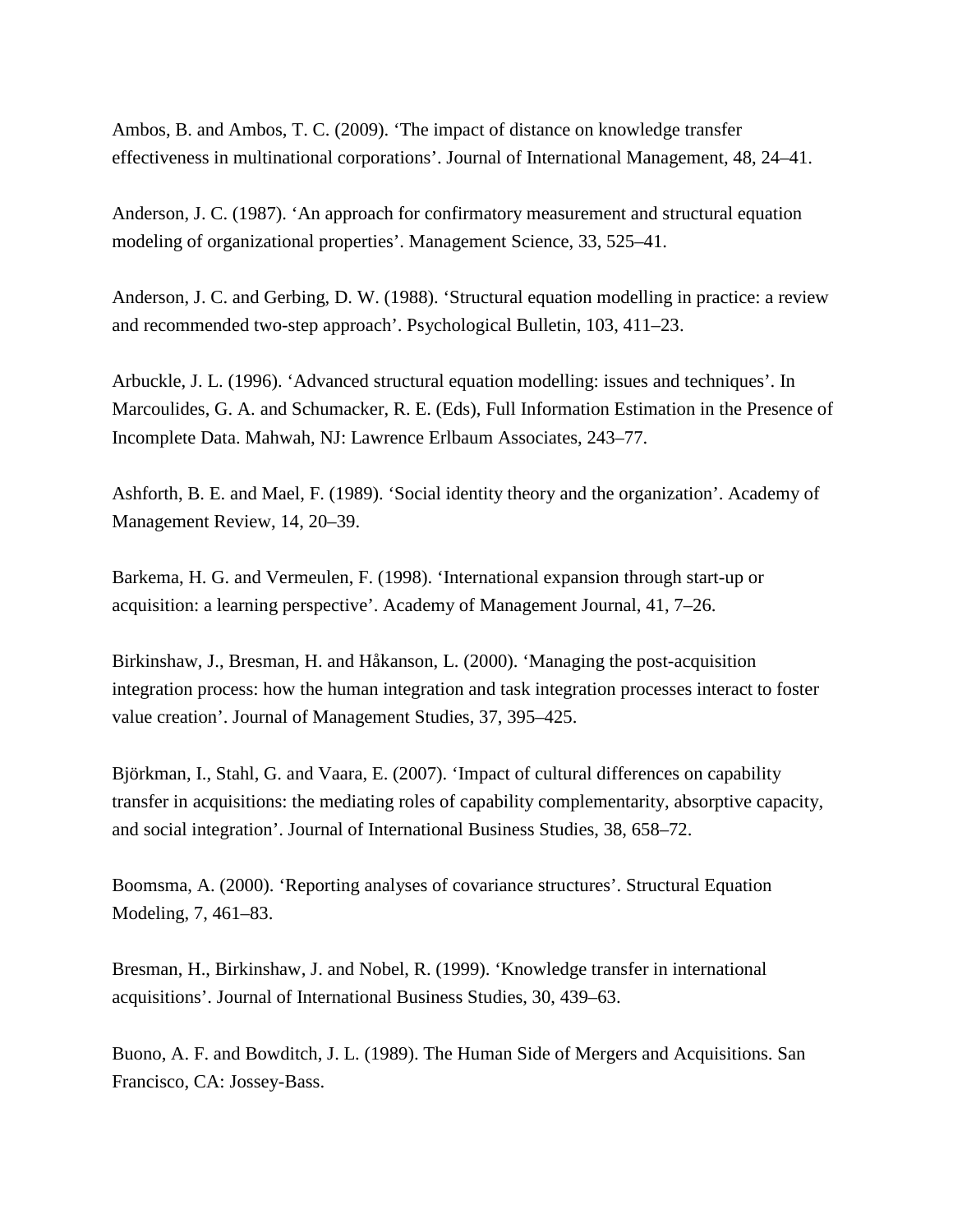Byrne, B. (2001). Structural Equation Modeling with AMOS. Mahwah, NJ: Lawrence Erlbaum Associates.

Capron, L., Dussage, P. and Mitchell, W. (1998). 'Resource redeployment following horizontal acquisitions in Europe and North America, 1988–1992'. Strategic Management Journal, 19, 631– 61.

Cartwright, S. and Cooper, C. L. (1992). Mergers and Acquisitions: The Human Factor. Oxford: Betterworth-Heineman.

Cartwright, S. and Cooper, C. L. (1993). 'The role of cultural compatibility in successful organizational marriage'. Academy of Management Executive, 7, 50–70.

Chatterjee, S., Lubatkin, M. H., Schweiger, D. M. and Weber, Y. (1992). 'Cultural differences and shareholder value in related mergers: linking equity and human capital'. Strategic Management Journal, 13, 319–34.

Cohen, W. M. and Levinthal, D. A. (1990). 'Absorptive capacity – a new perspective on learning and innovation'. Administrative Science Quarterly, 35, 1128–52.

Cornelissen, J. P., Haslam, S. A. and Balmer, J. M. T. (2007). 'Social identity, organizational identity, and corporate identity: towards an integrated understanding of processes, patternings, and products'. British Journal of Management, 18, 1–16.

Dacin, T. and Weber, K. (in press). 'Special Issue on the Cultural Construction of Organization life'. Organization Science, in press.

Datta, D. K. (1991). 'Organizational fit and acquisition performance: effects of post-acquisition integration'. Strategic Management Journal, 12, 281–97.

Datta, D. K. and Grant, J. H. (1990). 'Relationships between type of acquisition, the autonomy given to the acquired firm, and acquisition success: an empirical analysis'. Journal of Management, 16, 29–44.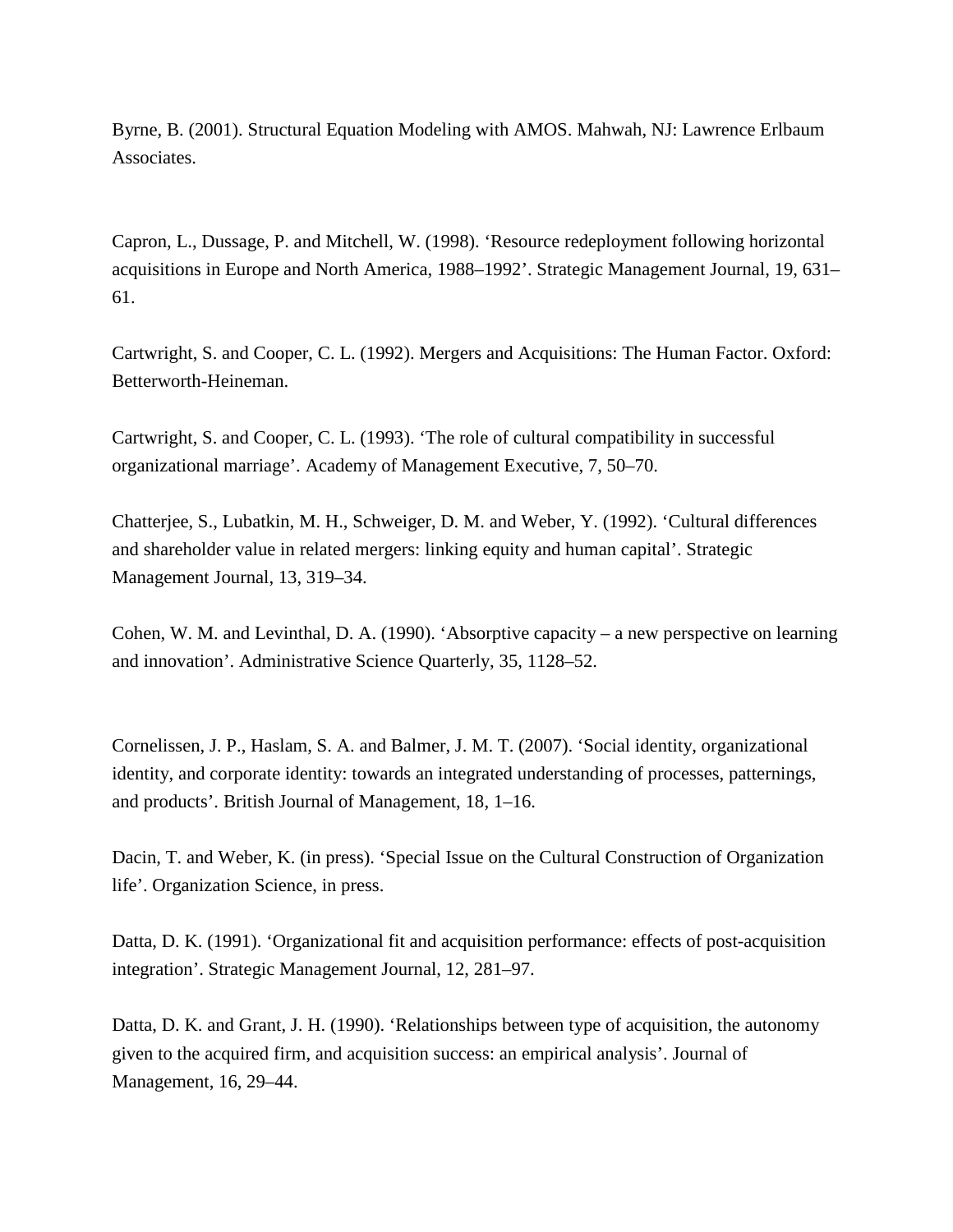Datta, D. K. and Puia, G. (1995). 'Cross-border acquisitions: an examination of the influence of relatedness and cultural fit on shareholder value creation in U.S. acquiring firms'. Management International Review, 35, 337–59.

David, K. and Singh, H. (1994). 'Sources of acquisition cultural risk'. In Krogh, G., Sinatra, A. and Singh, H. (Eds), The Management of Corporate Acquisitions. Houndmills: Macmillan, 251– 92.

Easterby-Smith, M., Lyles, M. A. and Tsang, E. W. K. (2008). 'Inter-organizational knowledge transfer: current themes and future prospects'. Journal of Management Studies, 45, 477–690.

Elsass, P. M. and Veiga, J. F. (1994). 'Acculturation in acquired organizations: a force-field perspective'. Human Relations, 47, 431–53.

Empson, L. (2001). 'Fear of exploitation and fear of contamination: impediments to knowledge transfer in mergers between professional service firms'. Human Relations, 54, 839–63.

Fiol, C. M. (1994). 'Consensus, diversity and learning in organizations'. Organization Science, 5, 403–20.

Fornell, C. and Larcker, D. F. (1981). 'Evaluating structural equation models with unobservable variables and measurement error'. Journal of Marketing Research, 18, 39–50.

Gertsen, M. C., Søderberg, A.-M. and Torp, J. E. (1998). 'Different approaches to understanding of culture in mergers and acquisitions'. In Gertsen, M. C., Søderberg, A.-M. and Torp, J. E. (Eds), Cultural Dimensions of International Mergers and Acquisitions. Berlin: De Gruyter, 39– 56.

Ghoshal, S. (1987). 'Global strategy – an organizing framework'. Strategic Management Journal, 8, 425–40.

Golden, B. R. (1992). 'The past is the past – or is it? The use of retrospective accounts as indicators of past strategy'. Academy of Management Journal, 35, 848–60.

Greenwood, R., Hinings, C. R. and Brown, J. (1994). 'Merging professional service firms'. Organization Science, 5, 239–57.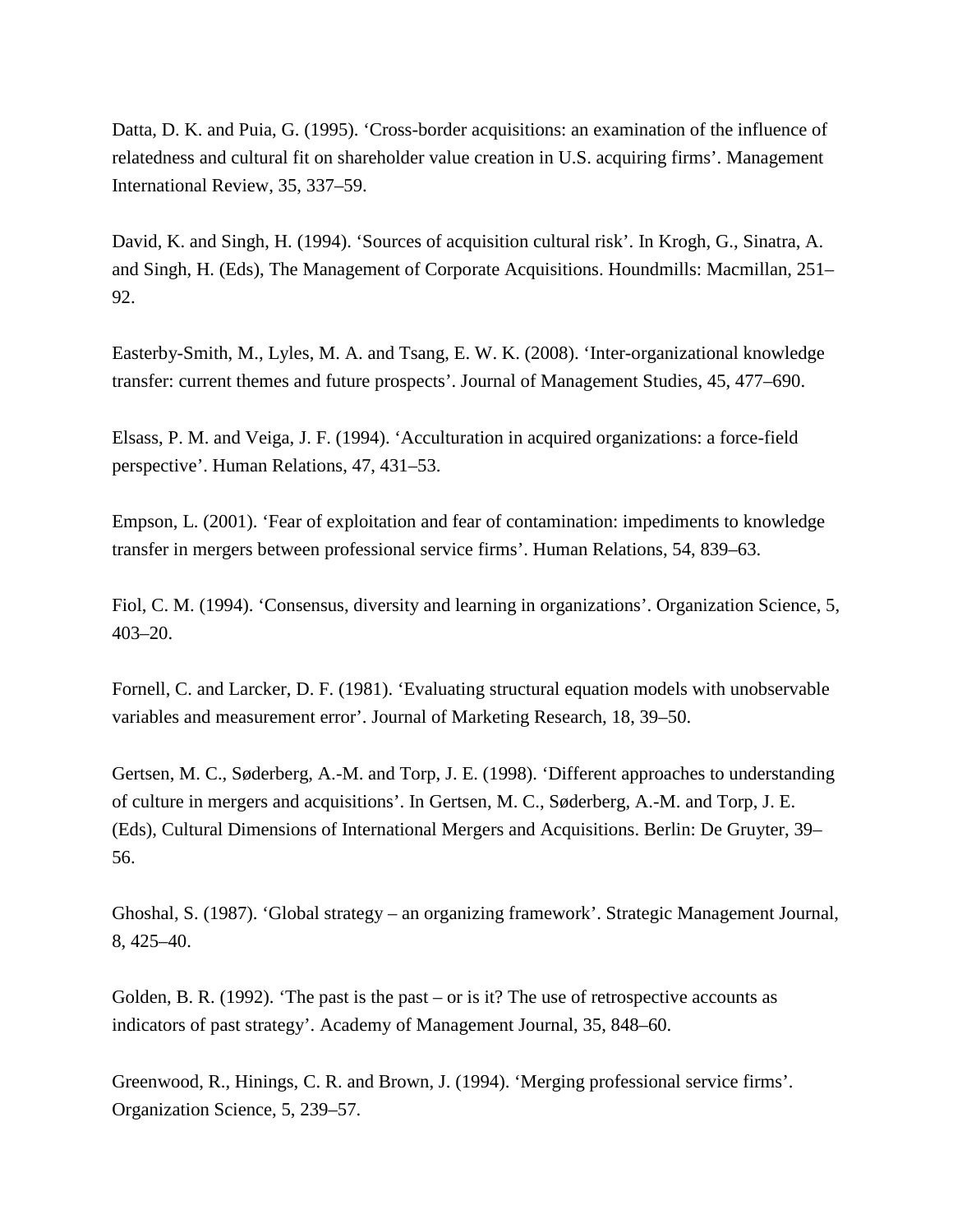Gupta, A. K. and Govindarajan, V. (2000). 'Knowledge flows within multinational corporations'. Strategic Management Journal, 21, 473–96.

Hair, J., Anderson, R. E., Tatham, R. L. and Black, W. (1998). Multivariate Data Analysis with Readings. Upper Saddle River, NJ: Prentice-Hall.

Hambrick, D. C. and Cannella, A. A. (1993). 'Relative standing: a framework for understanding departures of acquired executives'. Academy of Management Journal, 36, 733–62.

Harzing, A. (2004). 'The role of culture in entry-mode studies: from neglect to myopia?'. Advances in International Management, 15, 75–127.

Haspeslagh, P. and Jemison, D. B. (1991). Managing Acquisitions: Creating Value through Corporate Renewal. New York: The Free Press.

Hofstede, G. (1980). Culture's Consequences: International Differences in Work-Related Values. London: Sage.

Hogg, M. A. and Terry, D. J. (Eds) (2001). Social Identity Processes in Organizational Contexts. Philadelphia, PA: Psychology Press.

House, R. J., Hanges, P. W., Javidan, M., Dorfman, P. and Gupta, V. (2004). Culture, Leadership, and Organizations: The GLOBE Study of 62 Societies. Beverly Hills: Sage.

Hu, L. T. and Bentler, P. (1999). 'Cutoff criteria for fit indexes in covariance structure analysis: conventional criteria versus new alternatives'. Structural Equation Modeling, 6, 1–55.

Huber, G. P. (1991). 'Organizational learning: the contributing processes and the literatures'. Organization Science, 2, 88–115.

Huber, G. P. and Power, D. (1985). 'Retrospective reports on strategic-level managers: guidelines for increasing their accuracy'. Strategic Management Journal, 6, 171–80.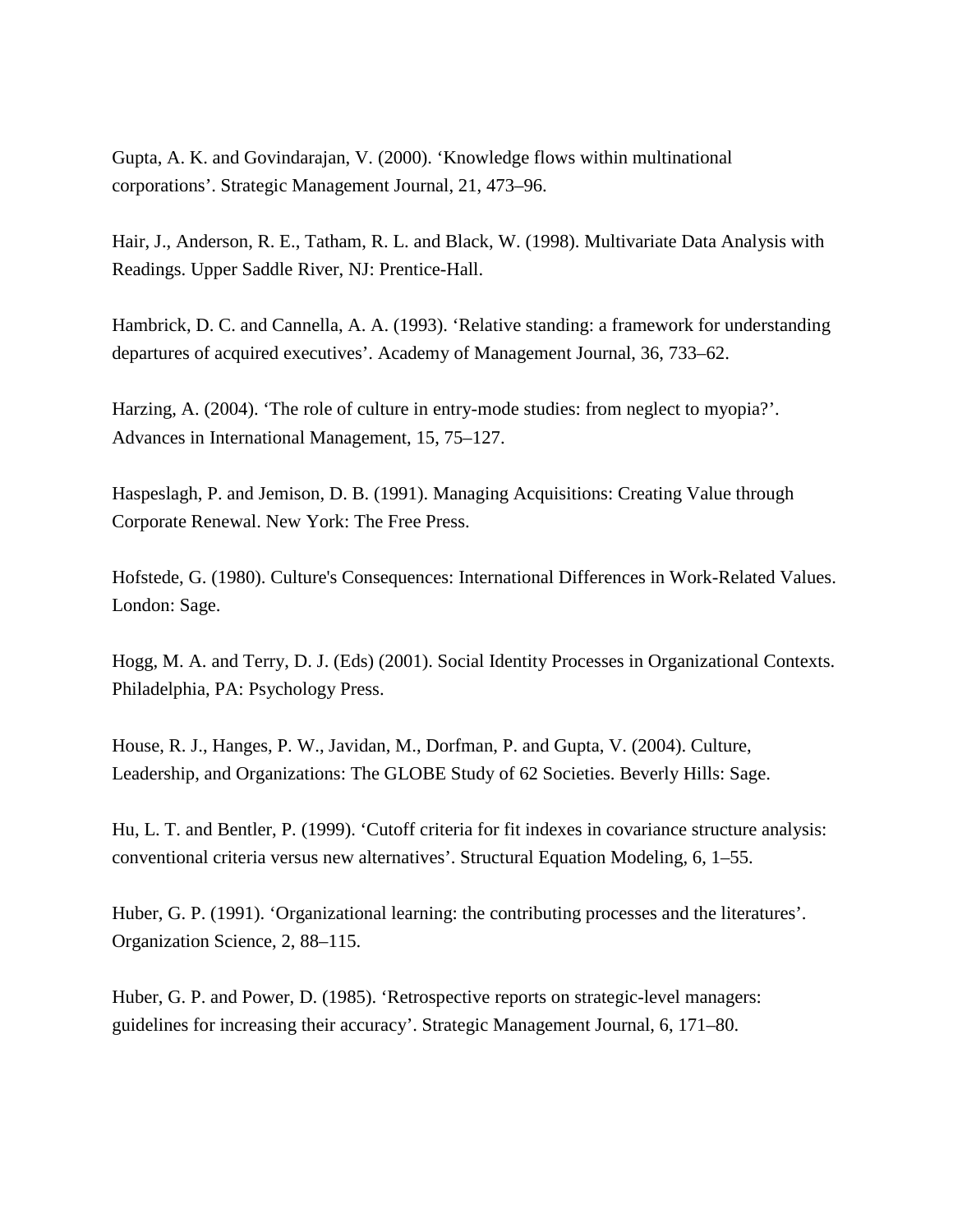Javidan, M., Stahl, G. K., Brodbeck, F. and Wilderom, C. (2005). 'Cross-border transfer of knowledge: cultural lessons from project GLOBE'. Academy of Management Executive, 19, 59– 76.

Jehn, K. (1997). 'A qualitative analysis of conflict types and dimensions in organizational groups'. Administrative Science Quarterly, 40, 530–57.

Kirkman, B. L., Lowe, K. B. and Gibson, C. B. (2006). 'A quarter century of Culture's Consequences: a review of empirical research incorporating Hofstede's cultural values framework'. Journal of International Business Studies, 37, 285–320.

Kleppestø, S. (2005). 'The construction of social identities in mergers and acquisitions'. In Stahl, G. K. and Mendenhall, M. (Eds), Mergers and Acquisitions: Managing Culture and Human Resources. Palo Alto: Stanford Business Press, 130–52.

Kogut, B. and Singh, H. (1988). 'The effect of national culture on the choice of entry modes'. Journal of International Business Studies, 19, 411–32.

Krishnan, H. A., Miller, A. and Judge, W. Q. (1997). 'Diversification and top management complementarity: is performance improved by merging similar or dissimilar teams?'. Strategic Management Journal, 18, 361–74.

Krug, J. A. and Hegarty, W. H. (1997). 'Postacquisition turnover among U.S. top management teams: an analysis of the effects of foreign vs. domestic acquisitions of U.S. targets'. Strategic Management Journal, 18, 667–75.

Lado, A. A. and Wilson, M. C. (1994). 'Human resource systems and sustained competitive advantage: a competency-based perspective'. Academy of Management Journal, 19, 699–727.

Lane, P. J. and Lubatkin, M. (1998). 'Relative absorptive capacity and interorganizational learning'. Strategic Management Journal, 19, 461–77.

Larsson, R. and Finkelstein, S. (1999). 'Integrating strategic, organizational, and human resource perspectives on mergers and acquisitions: a case survey of synergy realization'. Organization Science, 10, 1–27.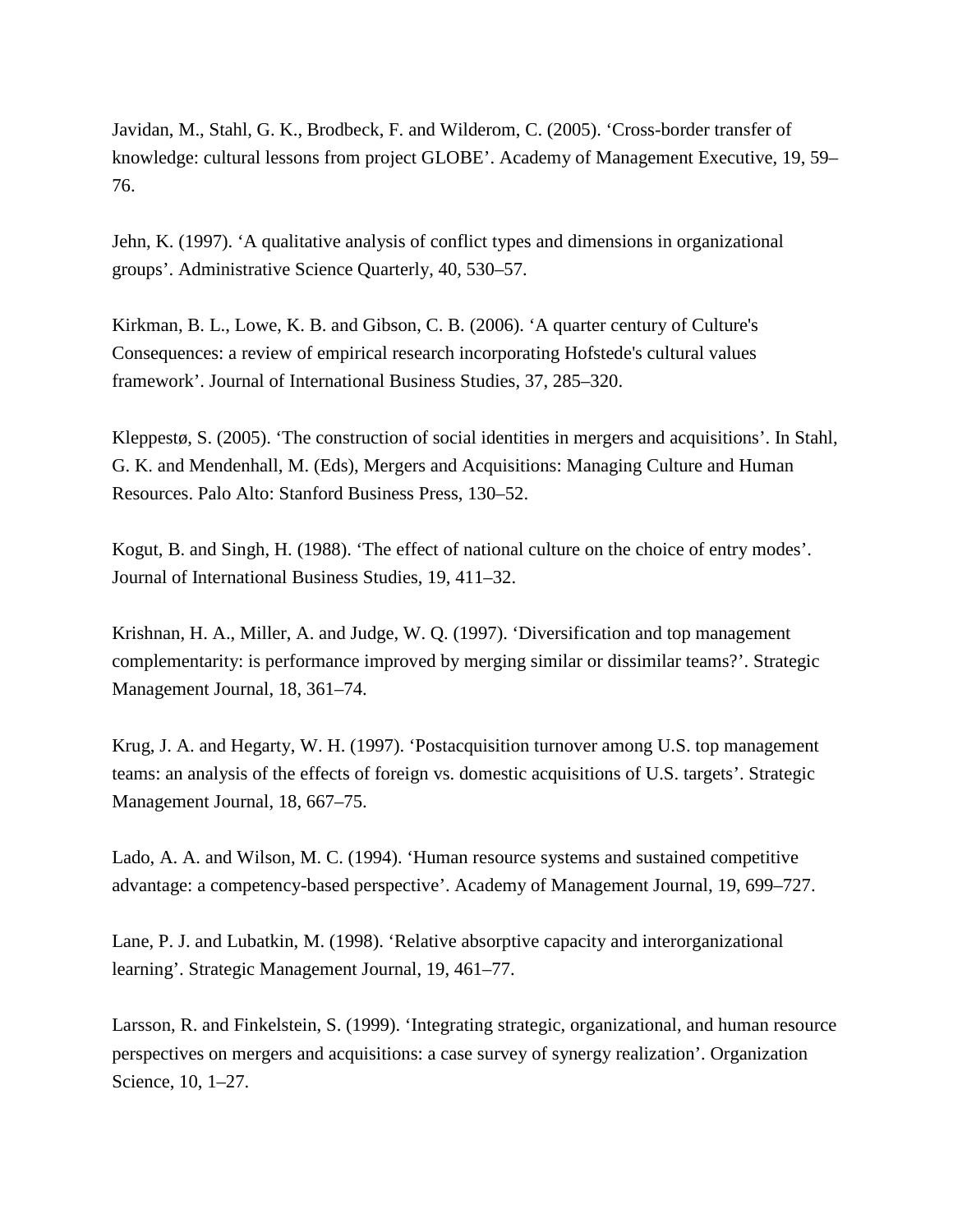Larsson, R. and Lubatkin, M. (2001). 'Achieving acculturation in mergers and acquisitions: an international case study'. Human Relations, 54, 1573–607.

Larsson, R. and Risberg, A. (1998). 'Cultural awareness and national vs. corporate barriers to acculturation'. In Gertsen, M., Søderberg, A. and Torp, J. E. (Eds), Cultural Dimensions of International Mergers and Acquisitions. Berlin: De Gruyter, 39–56.

Lehto, E. (2006). Yrityskaupat Suomessa 1989–2003: Yrityskauppojen Vaikutukset Henkilöstön Ja Toimipaikkojen Määrään Sekä Tuottavuuteen. Tutkimuksia 100. Helsinki: Palkansaajien tutkimuslaitos.

Little, R. J. and Rubin, D. B. (1989). 'The analysis of social science data with missing values'. Sociological Methods and Research, 18, 292–326.

Lubatkin, M., Calori, R., Very, P. and Veiga, J. F. (1998). 'Managing mergers across borders: a two-nation exploration of a nationally bound administrative heritage'. Organization Science, 9, 670–84.

Lubatkin, M., Schweiger, D. and Weber, Y. (1999). 'Top management turnover in related M&As: an additional test of the theory of relative standing'. Journal of Management, 25, 55–74.

Malekzadeh, A. R. and Nahavandi, A. (1998). 'Leadership and culture in transnational strategy alliances'. In Gertsen, M. C., Søderberg, A.-M. and Torp, J. E. (Eds), Cultural Dimensions of International Mergers and Acquisitions. Berlin: De Gruypter, 111–27.

Marsh, H. W., Hau, K.-T. and Wen, Z. (2004). 'In search of golden rules: comment on hypothesis-testing approaches to setting cutoff values for fit indexes and dangers in overgeneralizing Hu and Bentler's findings'. Structural Equation Modeling, 11, 320–41.

McKenzie, S. B., Podsakoff, P. M. and Fetter, R. (1993). 'The impact of organizational citizenship behaviors on evaluations of sales performance'. Journal of Marketing, 57, 70–80.

Miller, C. C., Cardinal, B. and Glick, W. H. (1997). 'Retrospective reports in organizational research: a reexamination of recent evidence'. Academy of Management Journal, 40, 189–204.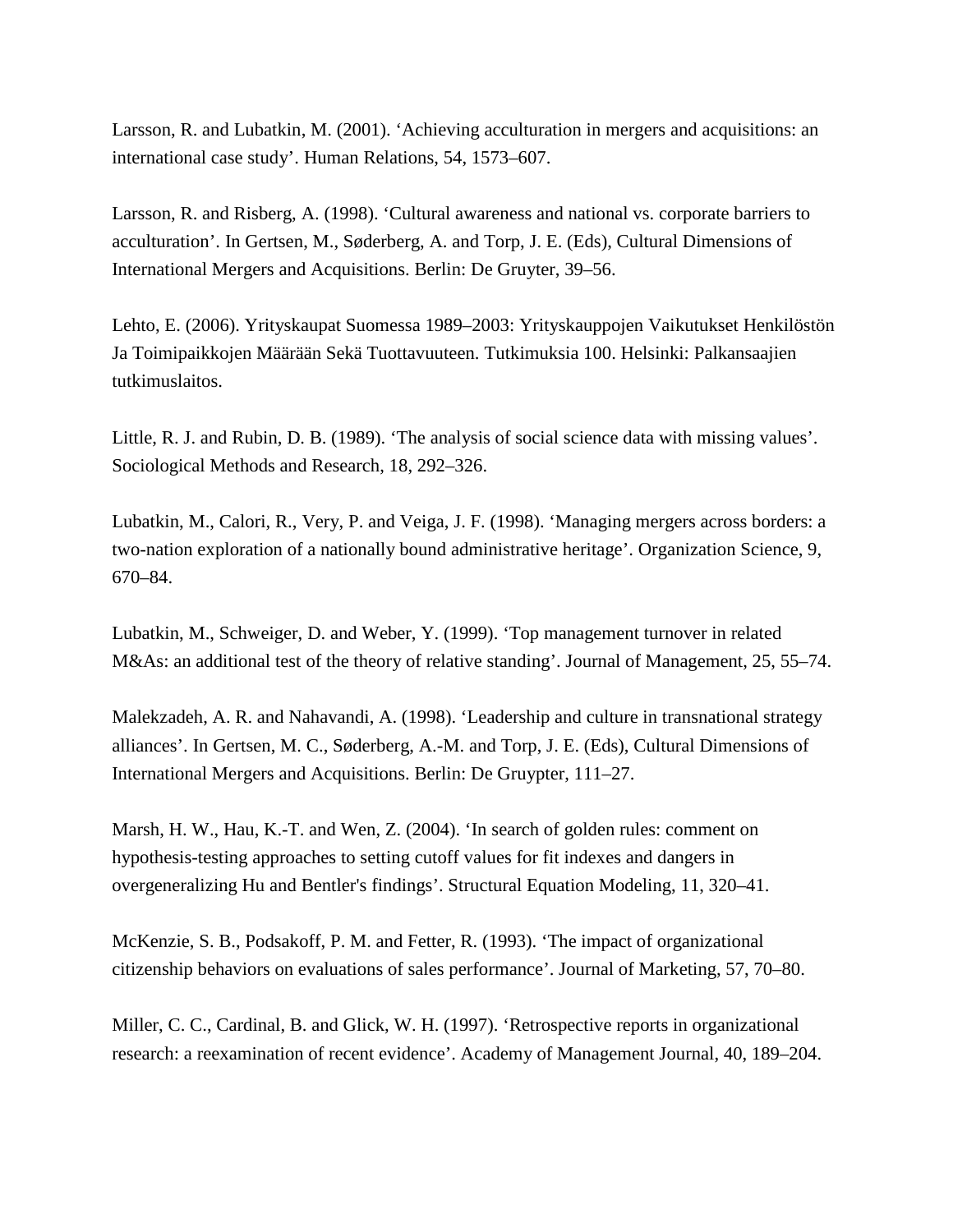Minbaeva, D., Pedersen, T., Björkman, I., Fey, C. F. and Park, H. J. (2003). 'MNC knowledge transfer, subsidiary absorptive capacity, and HRM'. Journal of Business Studies, 34, 586–99.

Mirvis, P. H. and Sales, A. L. (1990). 'Feeling the elephant: culture consequences of a corporate acquisition and buy-back'. In Schneider, B. (Ed.), Organizational Climate and Culture. San Francisco, CA: Jossey-Bass, 345–82.

Morosini, P. and Singh, H. (1994). 'Post-cross-border acquisitions: implementing national culture compatible strategies to improve performance'. European Management Journal, 12, 390– 400.

Morosini, P., Shane, S. and Singh, H. (1998). 'National cultural distance and cross-border acquisition performance'. Journal of International Business Studies, 29, 137–58.

Nahavandi, A. and Malekzadeh, A. R. (1988). 'Acculturation in mergers and acquisitions'. Academy of Management Review, 13, 79–90.

O'Grady, S. and Lane, H. W. (1996). 'The psychic distance paradox'. Journal of International Business Studies, 27, 309–33.

Olie, R. (1994). 'Shades of culture and institutions in international mergers'. Organization Studies, 15, 381–405.

Pettigrew, A. M. (1979). 'On studying organizational cultures'. Administrative Science Quarterly, 24, 570–82.

Pfeffer, J. and Salancik, G. R. (1977). 'Organizational context and the characteristics and tenure of hospital administrators'. Academy of Management Journal, 20, 74–88.

Phillips, N. and Maguire, S. (2008). 'Citibankers at Citigroup: a study of the loss of institutional trust after a merger'. Journal of Management Studies, 45, 372–401.

Podsakoff, P. M., MacKenzie, S. B., Lee, J.-Y. and Podsakoff, N. P. (2003). 'Common method biases in behavioral research: a critical review of the literature and recommended remedies'. Journal of Applied Psychology, 88, 879–903.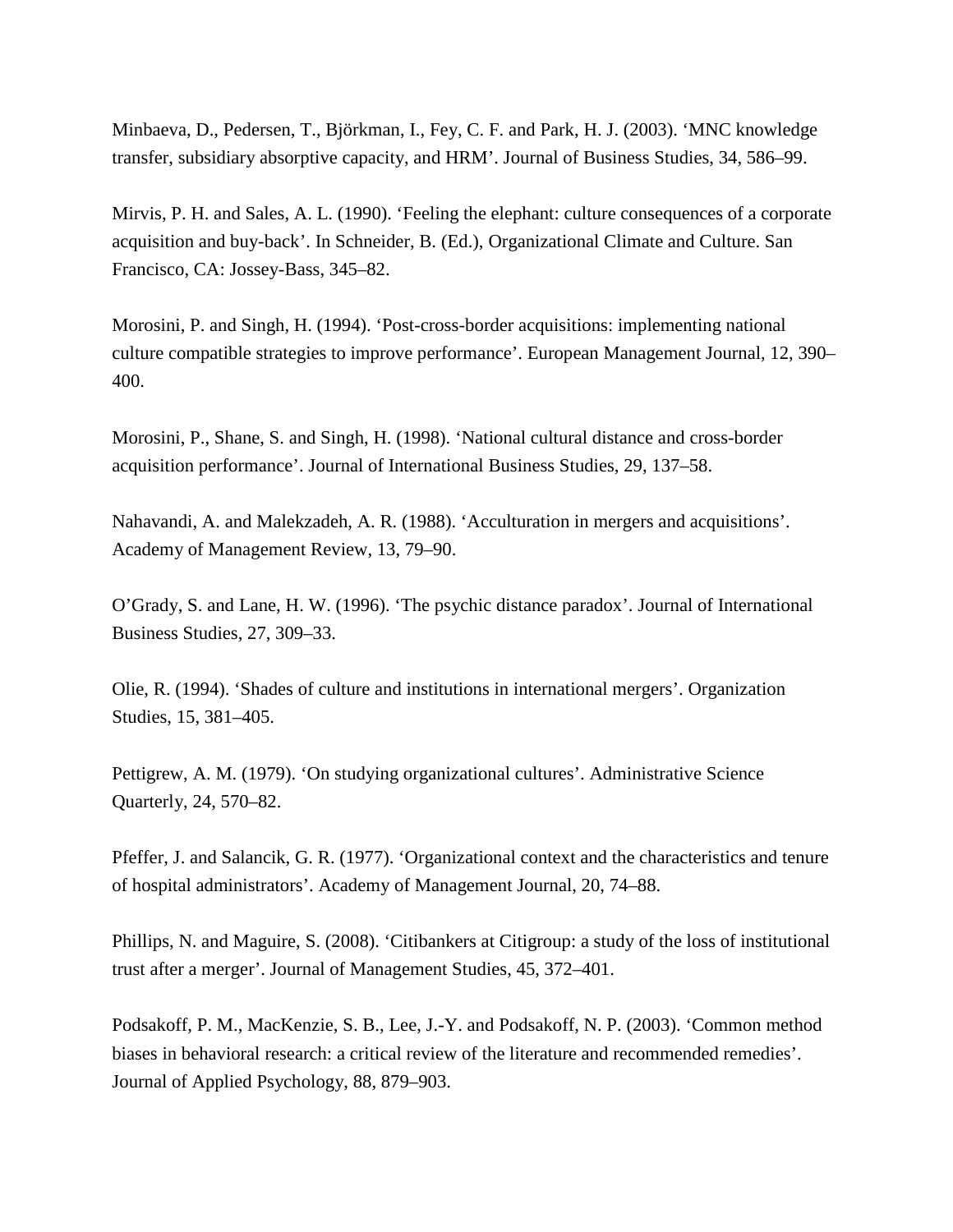Pucik, V., Evans, P., Björkman, I. and Stahl, G. K. (2010). 'Human resource management in cross-border mergers and acquisitions'. In Harzing, A.-W. and Pinnington, A. (Eds), International Human Resource Management. London: Sage, 3rd edition, 119–52.

Ranft, A. L. and Lord, M. D. (2002). 'Acquiring new technologies and capabilities: a grounded model of acquisition implementation'. Organization Science, 13, 420–41.

Reus, T. H. and Lamont, B. T. (2009). 'The double-edged sword of cultural distance in international acquisitions'. Journal of International Business Studies, 49, 1298–316.

Riad, S. (2005). 'The power of "organizational culture" as a discursive formation in merger integration'. Organization Studies, 26, 1529–54.

Riad, S. and Vaara, E. (2011). 'Varieties of national metonymy in media accounts of international mergers and acquisitions'. Journal of Management Studies, 48, 737–71.

Sackmann, S. A. (1997). Cultural Complexity in Organizations. Thousand Oaks, CA: Sage.

Sales, A. L. and Mirvis, P. H. (1984). 'When cultures collide: issues of acquisition'. In Kimberly, J. R. and Quinn, R. (Eds), Managing Organizational Transitions. Homewood, IL: Irwin, 107–33.

Schulz, M. (2003). 'Pathways of relevance: exploring inflows of knowledge into subunits of MNCs'. Organization Science, 14, 440–59.

Schweiger, D. M. (2002). M&A Integration: A Framework for Executives and Managers. New York: McGraw-Hill.

Schweiger, D. M. and Goulet, P. K. (2005). 'Facilitating acquisition integration through deeplevel cultural learning interventions: a longitudinal field experiment'. Organization Studies, 26, 1477–500.

Shadish, W. R., Cook, T. D. and Campbell, D. T. (2002). Experimental and Quasi-Experimental Designs for Generalized Causal Inference. Boston, MA: Houghton Mifflin.

Shenkar, O. (2001). 'Cultural distance revisited: towards a more rigorous conceptualization and measurement of cultural differences'. Journal of International Business Studies, 32, 519–35.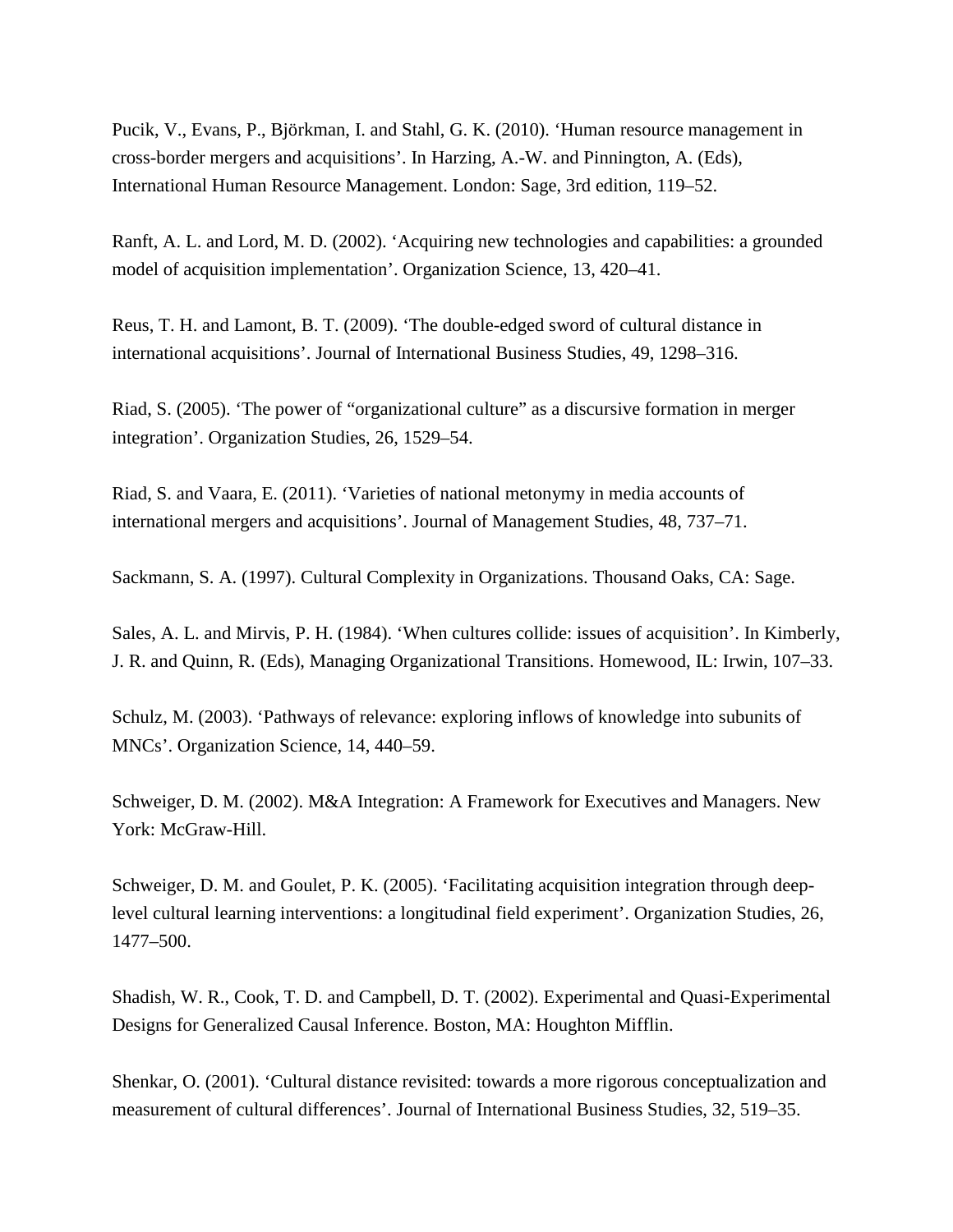Shook, C., Ketchen, D., Hult, T. and Kachmar, K. M. (2004). 'An assessment of the use of structural equation modeling in strategic management research'. Strategic Management Journal, 25, 397–404.

Simonin, B. L. (1999). 'Transfer in marketing know-how in international strategic alliances: an empirical investigation of the role of antecedents of knowledge ambiguity'. Journal of International Business Studies, 30, 463–90.

Sirmon, D. G. and Lane, P. J. (2004). 'A model of cultural differences and international alliance performance'. Journal of International Business Studies, 35, 306–19.

Slangen, A. H. L. (2006). 'National cultural distance and initial foreign acquisition performance: the moderating effect of integration'. Journal of World Business, 41, 161–70.

Stahl, G. K. and Sitkin, S. B. (2005). 'Trust in mergers and acquisitions'. In Stahl, G. K. and Mendenhall, M. E. (Eds), Mergers and Acquisitions: Managing Culture and Human Resources. Stanford, CA: Stanford University Press, 82–102.

Stahl, G. K. and Voigt, A. (2008). 'Do cultural differences matter in mergers and acquisitions? A tentative model and examination'. Organization Science, 19, 160–76.

Szulanski, G. (1996). 'Exploring internal stickiness: impediments to the transfer of best practice within the firm'. Strategic Management Journal, 17, Winter Special Issue, 27–43.

Teerikangas, S. and Very, P. (2006). 'The culture-performance relationship in M&A: from yes/no to how'. British Journal of Management, 17, 31–48.

Terry, D. J. (2001). 'Intergroup relations and organizational mergers'. In Hogg, M. A. and Terry, D. J. (Eds), Social Identity Processes in Organizational Contexts. Philadelphia, PA: Psychology Press, 249–64.

Tsai, W. P. and Ghoshal, S. (1998). 'Social capital and value creation: the role of intrafirm networks'. Academy of Management Journal, 41, 464–76.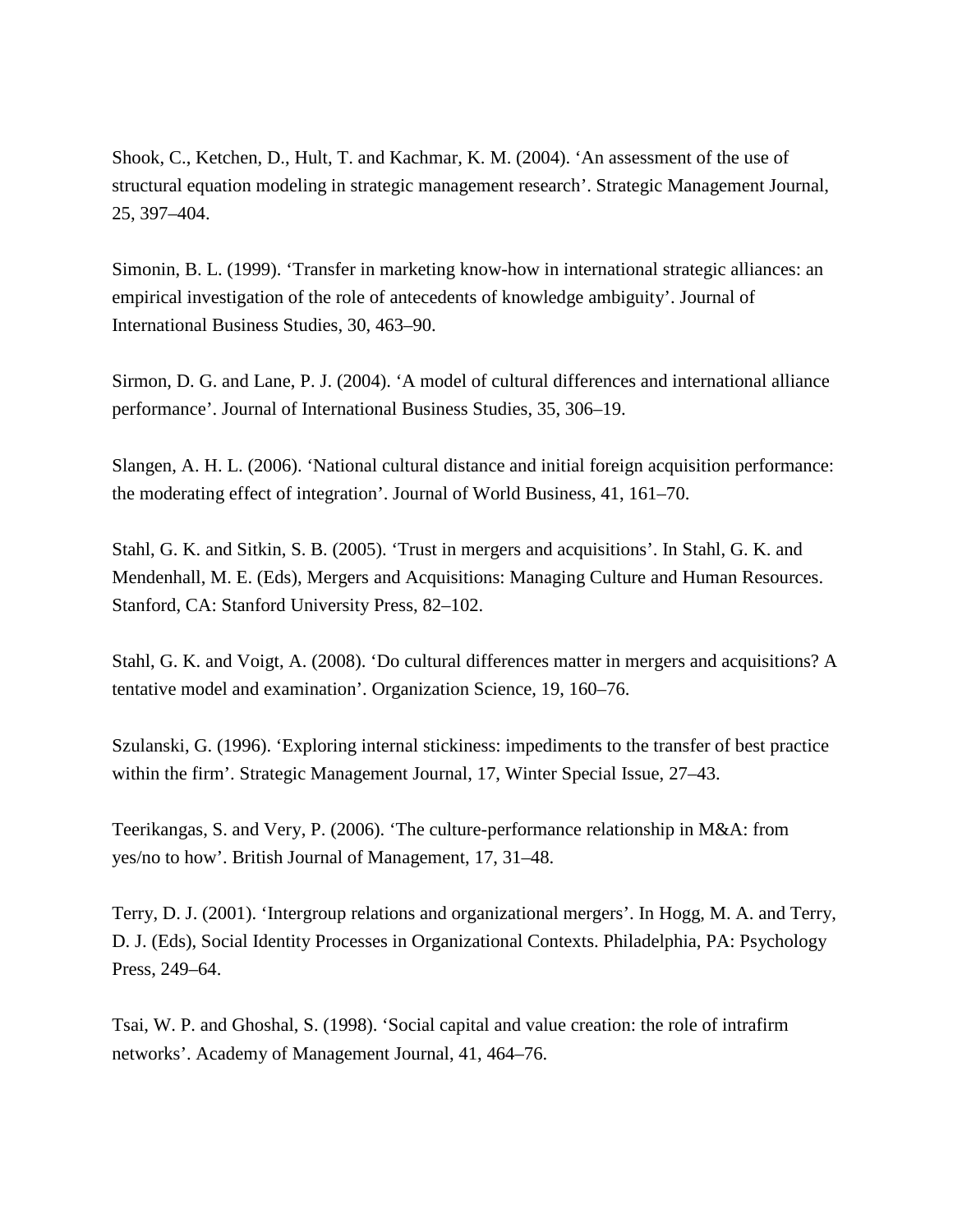Vaara, E. (2002). 'On the discursive construction of success/failure in narratives of post-merger integration'. Organization Studies, 23, 213–50.

Vaara, E. (2003). 'Post-acquisition integration as sensemaking: glimpses of ambiguity, confusion, hypocrisy, and politicization'. Journal of Management Studies, 40, 859–94.

Vaara, E., Tienari, J. and Björkman, I. (2003). 'Knowledge transfer around "best practices": a sensemaking perspective'. Nordiske Organisasjonsstudier, Special Issue, 5, 37–57.

Vaara, E., Tienari, J., Piekkari, R. and Säntti, R. (2005). 'Language and the circuits of power in a merging multinational corporation'. Journal of Management Studies, 42, 595–623.

Van Knippenberg, D. and Van Leeuwen, E. (2001). 'Organizational identity after a merger: sense of continuity as the key to post-merger identification'. In Hogg, M. A. and Terry, D. J. (Eds), Social Identity Processes in Organizational Contexts. Philadelphia, PA: Psychology Press, 249–64.

Van Wijk, R., Jansen, J. J. P. and Lyles, M. A. (2008). 'Inter- and intra-organizational knowledge transfer: a meta-analytic review and assessment of its antecedents and consequences'. Journal of Management Studies, 45, 830–53.

Veiga, J., Lubatkin, M., Calori, R. and Very, P. (2000). 'Measuring organizational culture clashes: a two-nation post-hoc analysis of a cultural compatibility index'. Human Relations, 53, 539–59.

Vermeulen, F. and Barkema, H. G. (2001). 'Learning through acquisitions'. Academy of Management Journal, 44, 457–76.

Very, P., Lubatkin, M., Calori, R. and Veiga, J. (1997). 'Relative standing and the performance of recently acquired European firms'. Strategic Management Journal, 18, 593–614.

Weber, Y. (1996). 'Corporate cultural fit and performance in mergers and acquisitions'. Human Relations, 49, 1181–202.

Weber, Y., Shenkar, O. and Raveh, A. (1996). 'National and corporate cultural fit in mergers and acquisitions: an exploratory study'. Management Science, 42, 1215–27.